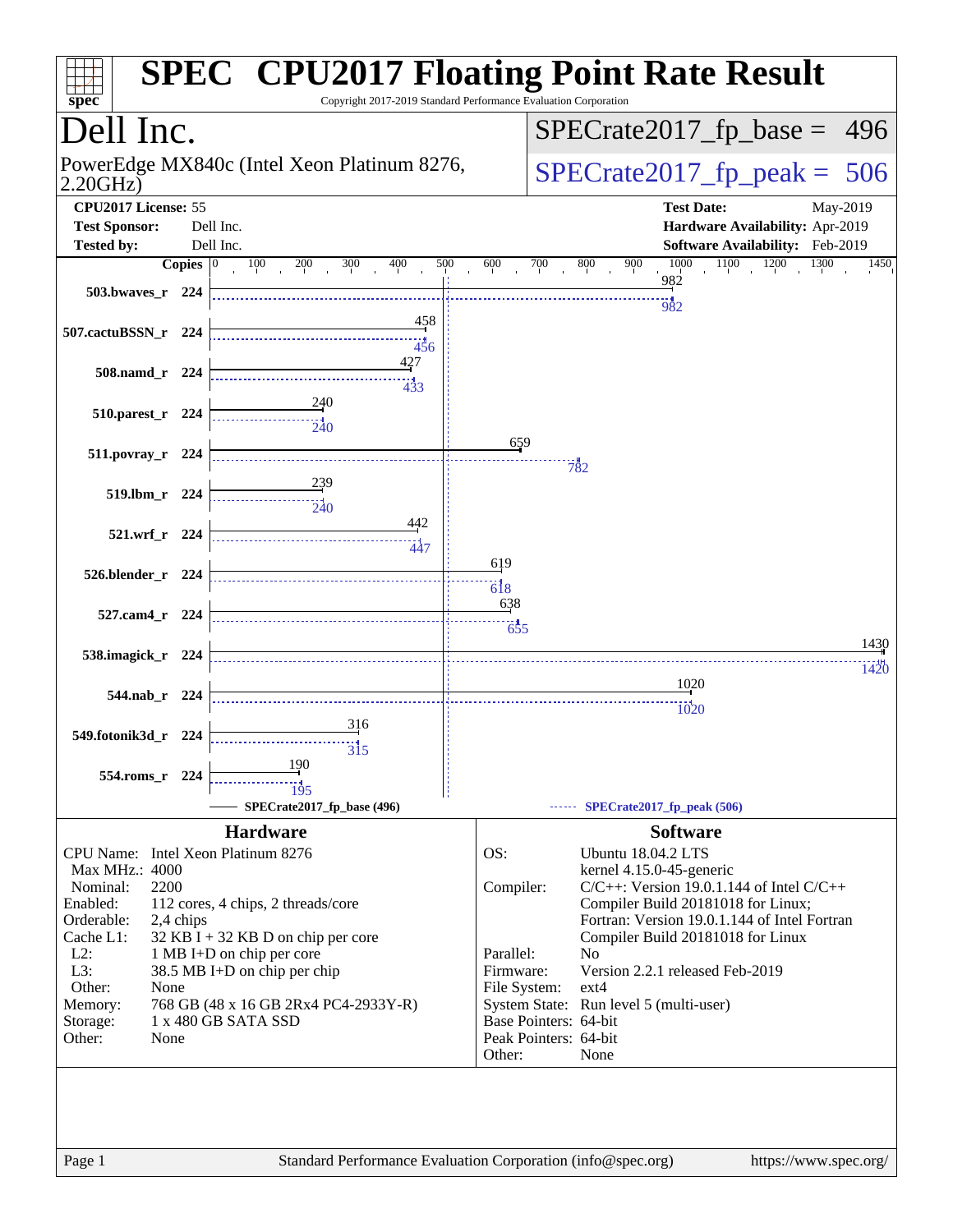

Copyright 2017-2019 Standard Performance Evaluation Corporation

### Dell Inc.

#### 2.20GHz) PowerEdge MX840c (Intel Xeon Platinum 8276,  $\vert$  [SPECrate2017\\_fp\\_peak =](http://www.spec.org/auto/cpu2017/Docs/result-fields.html#SPECrate2017fppeak) 506

[SPECrate2017\\_fp\\_base =](http://www.spec.org/auto/cpu2017/Docs/result-fields.html#SPECrate2017fpbase) 496

**[CPU2017 License:](http://www.spec.org/auto/cpu2017/Docs/result-fields.html#CPU2017License)** 55 **[Test Date:](http://www.spec.org/auto/cpu2017/Docs/result-fields.html#TestDate)** May-2019 **[Test Sponsor:](http://www.spec.org/auto/cpu2017/Docs/result-fields.html#TestSponsor)** Dell Inc. **[Hardware Availability:](http://www.spec.org/auto/cpu2017/Docs/result-fields.html#HardwareAvailability)** Apr-2019 **[Tested by:](http://www.spec.org/auto/cpu2017/Docs/result-fields.html#Testedby)** Dell Inc. **[Software Availability:](http://www.spec.org/auto/cpu2017/Docs/result-fields.html#SoftwareAvailability)** Feb-2019

#### **[Results Table](http://www.spec.org/auto/cpu2017/Docs/result-fields.html#ResultsTable)**

|                  | <b>Base</b>                     |                |       |                | <b>Peak</b> |                |             |               |                |              |                |              |                |              |
|------------------|---------------------------------|----------------|-------|----------------|-------------|----------------|-------------|---------------|----------------|--------------|----------------|--------------|----------------|--------------|
| <b>Benchmark</b> | <b>Copies</b>                   | <b>Seconds</b> | Ratio | <b>Seconds</b> | Ratio       | <b>Seconds</b> | Ratio       | <b>Copies</b> | <b>Seconds</b> | <b>Ratio</b> | <b>Seconds</b> | <b>Ratio</b> | <b>Seconds</b> | <b>Ratio</b> |
| 503.bwaves_r     | 224                             | 2288           | 982   | 2289           | 981         | 2286           | 983         | 224           | 2285           | 983          | 2287           | 982          | 2293           | 980          |
| 507.cactuBSSN r  | 224                             | 620            | 457   | 619            | 458         | 618            | 459         | 224           | 622            | 456          | 619            | 458          | 622            | 456          |
| $508$ .namd $r$  | 224                             | 499            | 427   | 498            | 428         | 499            | 426         | 224           | 492            | 433          | 490            | 434          | 492            | 433          |
| 510.parest_r     | 224                             | 2445           | 240   | 2433           | 241         | 2448           | 239         | 224           | 2444           | 240          | 2443           | 240          | 2443           | 240          |
| 511.povray_r     | 224                             | 791            | 661   | 794            | 659         | 795            | 658         | 224           | 671            | 780          | 668            | 782          | 667            | 784          |
| 519.1bm r        | 224                             | 986            | 239   | 986            | 239         | 986            | 239         | 224           | 981            | 241          | 983            | 240          | 983            | 240          |
| $521$ .wrf r     | 224                             | 1135           | 442   | 1136           | 442         | 1135           | 442         | 224           | 1124           | 446          | 1123           | 447          | 1123           | 447          |
| 526.blender_r    | 224                             | 551            | 619   | 551            | 619         | 551            | 619         | 224           | 551            | 619          | 552            | 618          | 552            | 618          |
| $527$ .cam $4$ r | 224                             | 614            | 638   | 613            | 639         | 614            | 638         | 224           | 598            | 655          | 600            | 653          | 598            | 655          |
| 538.imagick_r    | 224                             | 389            | 1430  | 389            | 1430        | 391            | 1430        | 224           | 389            | 1430         | 393            | 1420         | 391            | 1420         |
| 544.nab r        | 224                             | 369            | 1020  | 369            | 1020        | 369            | 1020        | 224           | 369            | 1020         | 369            | 1020         | 369            | 1020         |
| 549.fotonik3d r  | 224                             | 2768           | 315   | 2765           | 316         | 2760           | 316         | 224           | 2766           | 316          | 2768           | 315          | 2777           | 314          |
| 554.roms r       | 224                             | 1891           | 188   | 1871           | 190         | 1873           | <u> 190</u> | 224           | 1827           | <b>195</b>   | 1827           | 195          | 1831           | 194          |
|                  | $SPECrate2017$ fp base =<br>496 |                |       |                |             |                |             |               |                |              |                |              |                |              |

**[SPECrate2017\\_fp\\_peak =](http://www.spec.org/auto/cpu2017/Docs/result-fields.html#SPECrate2017fppeak) 506**

Results appear in the [order in which they were run](http://www.spec.org/auto/cpu2017/Docs/result-fields.html#RunOrder). Bold underlined text [indicates a median measurement](http://www.spec.org/auto/cpu2017/Docs/result-fields.html#Median).

#### **[Submit Notes](http://www.spec.org/auto/cpu2017/Docs/result-fields.html#SubmitNotes)**

 The numactl mechanism was used to bind copies to processors. The config file option 'submit' was used to generate numactl commands to bind each copy to a specific processor. For details, please see the config file.

#### **[Operating System Notes](http://www.spec.org/auto/cpu2017/Docs/result-fields.html#OperatingSystemNotes)**

Stack size set to unlimited using "ulimit -s unlimited"

#### **[General Notes](http://www.spec.org/auto/cpu2017/Docs/result-fields.html#GeneralNotes)**

Environment variables set by runcpu before the start of the run: LD\_LIBRARY\_PATH = "/home/cpu2017/lib/ia32:/home/cpu2017/lib/intel64"

 Binaries compiled on a system with 1x Intel Core i9-7900X CPU + 32GB RAM memory using Redhat Enterprise Linux 7.5 NA: The test sponsor attests, as of date of publication, that CVE-2017-5754 (Meltdown) is mitigated in the system as tested and documented. Yes: The test sponsor attests, as of date of publication, that CVE-2017-5753 (Spectre variant 1) is mitigated in the system as tested and documented. Yes: The test sponsor attests, as of date of publication, that CVE-2017-5715 (Spectre variant 2) is mitigated in the system as tested and documented. Transparent Huge Pages enabled by default

**(Continued on next page)**

|  | Page 2 | Standard Performance Evaluation Corporation (info@spec.org) | https://www.spec.org/ |
|--|--------|-------------------------------------------------------------|-----------------------|
|--|--------|-------------------------------------------------------------|-----------------------|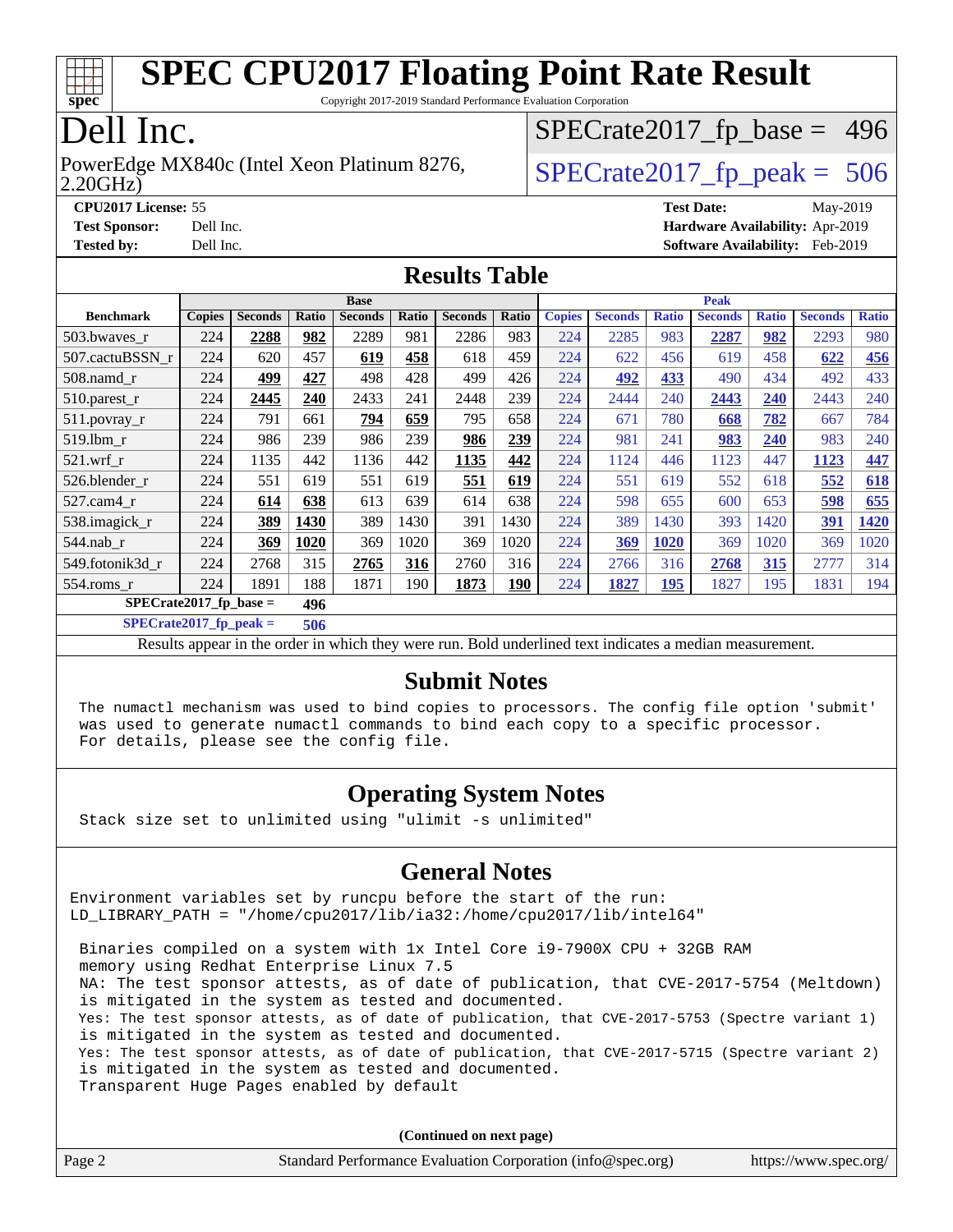

Copyright 2017-2019 Standard Performance Evaluation Corporation

### Dell Inc.

2.20GHz) PowerEdge MX840c (Intel Xeon Platinum 8276,  $\vert$  [SPECrate2017\\_fp\\_peak =](http://www.spec.org/auto/cpu2017/Docs/result-fields.html#SPECrate2017fppeak) 506

[SPECrate2017\\_fp\\_base =](http://www.spec.org/auto/cpu2017/Docs/result-fields.html#SPECrate2017fpbase) 496

**[CPU2017 License:](http://www.spec.org/auto/cpu2017/Docs/result-fields.html#CPU2017License)** 55 **[Test Date:](http://www.spec.org/auto/cpu2017/Docs/result-fields.html#TestDate)** May-2019 **[Test Sponsor:](http://www.spec.org/auto/cpu2017/Docs/result-fields.html#TestSponsor)** Dell Inc. **[Hardware Availability:](http://www.spec.org/auto/cpu2017/Docs/result-fields.html#HardwareAvailability)** Apr-2019 **[Tested by:](http://www.spec.org/auto/cpu2017/Docs/result-fields.html#Testedby)** Dell Inc. **[Software Availability:](http://www.spec.org/auto/cpu2017/Docs/result-fields.html#SoftwareAvailability)** Feb-2019

#### **[General Notes \(Continued\)](http://www.spec.org/auto/cpu2017/Docs/result-fields.html#GeneralNotes)**

 Filesystem page cache synced and cleared with: sync; echo 3> /proc/sys/vm/drop\_caches runcpu command invoked through numactl i.e.: numactl --interleave=all runcpu <etc>

#### **[Platform Notes](http://www.spec.org/auto/cpu2017/Docs/result-fields.html#PlatformNotes)**

 BIOS settings: ADDDC setting disabled Sub NUMA Cluster enabled Virtualization Technology disabled DCU Streamer Prefetcher disabled System Profile set to Custom CPU Performance set to Maximum Performance C States set to Autonomous C1E disabled Uncore Frequency set to Dynamic Energy Efficiency Policy set to Performance Memory Patrol Scrub disabled Logical Processor enabled CPU Interconnect Bus Link Power Management disabled PCI ASPM L1 Link Power Management disabled Sysinfo program /home/cpu2017/bin/sysinfo Rev: r5974 of 2018-05-19 9bcde8f2999c33d61f64985e45859ea9 running on intel-sut Tue Mar 5 09:21:41 2019 SUT (System Under Test) info as seen by some common utilities. For more information on this section, see <https://www.spec.org/cpu2017/Docs/config.html#sysinfo> From /proc/cpuinfo model name : Intel(R) Xeon(R) Platinum 8276 CPU @ 2.20GHz 4 "physical id"s (chips) 224 "processors" cores, siblings (Caution: counting these is hw and system dependent. The following excerpts from /proc/cpuinfo might not be reliable. Use with caution.) cpu cores : 28 siblings : 56 physical 0: cores 0 1 2 3 4 5 6 8 9 10 11 12 13 14 16 17 18 19 20 21 22 24 25 26 27 28 29 30 physical 1: cores 0 1 2 3 4 5 6 8 9 10 11 12 13 14 16 17 18 19 20 21 22 24 25 26 27 28 29 30 physical 2: cores 0 1 2 3 4 5 6 8 9 10 11 12 13 14 16 17 18 19 20 21 22 24 25 26 27 28 29 30 physical 3: cores 0 1 2 3 4 5 6 8 9 10 11 12 13 14 16 17 18 19 20 21 22 24 25 26 27 28 29 30

**(Continued on next page)**

| Page 3 |  |
|--------|--|
|--------|--|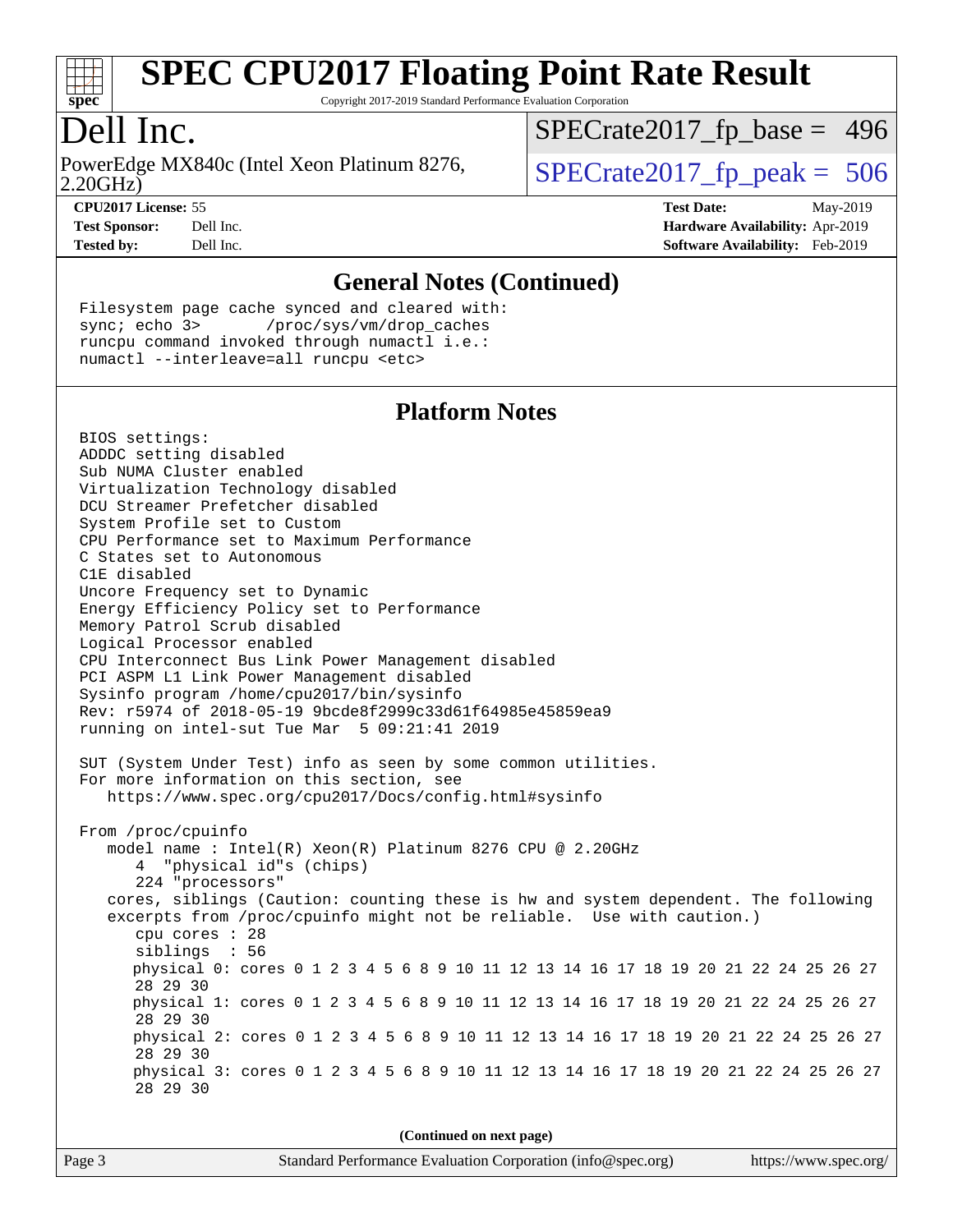

Copyright 2017-2019 Standard Performance Evaluation Corporation

### Dell Inc.

2.20GHz) PowerEdge MX840c (Intel Xeon Platinum 8276,  $\overline{SPECrate2017\_fp\_peak} = 506$ 

[SPECrate2017\\_fp\\_base =](http://www.spec.org/auto/cpu2017/Docs/result-fields.html#SPECrate2017fpbase) 496

**[CPU2017 License:](http://www.spec.org/auto/cpu2017/Docs/result-fields.html#CPU2017License)** 55 **[Test Date:](http://www.spec.org/auto/cpu2017/Docs/result-fields.html#TestDate)** May-2019 **[Test Sponsor:](http://www.spec.org/auto/cpu2017/Docs/result-fields.html#TestSponsor)** Dell Inc. **[Hardware Availability:](http://www.spec.org/auto/cpu2017/Docs/result-fields.html#HardwareAvailability)** Apr-2019 **[Tested by:](http://www.spec.org/auto/cpu2017/Docs/result-fields.html#Testedby)** Dell Inc. **[Software Availability:](http://www.spec.org/auto/cpu2017/Docs/result-fields.html#SoftwareAvailability)** Feb-2019

#### **[Platform Notes \(Continued\)](http://www.spec.org/auto/cpu2017/Docs/result-fields.html#PlatformNotes)**

| From 1scpu:                  |                                                                                                               |
|------------------------------|---------------------------------------------------------------------------------------------------------------|
| Architecture:                | x86_64                                                                                                        |
| $CPU$ op-mode(s):            | $32$ -bit, $64$ -bit                                                                                          |
| Byte Order:                  | Little Endian                                                                                                 |
| CPU(s):                      | 224                                                                                                           |
| On-line CPU(s) list: $0-223$ |                                                                                                               |
| Thread(s) per core:          | 2                                                                                                             |
| $Core(s)$ per socket:        | 28                                                                                                            |
| Socket(s):                   | $\overline{4}$                                                                                                |
| NUMA $node(s):$              | 8                                                                                                             |
| Vendor ID:                   | GenuineIntel                                                                                                  |
| CPU family:                  | 6                                                                                                             |
| Model:                       | 85                                                                                                            |
| Model name:                  | $Intel(R)$ Xeon $(R)$ Platinum 8276 CPU @ 2.20GHz                                                             |
| Stepping:                    | 5                                                                                                             |
| CPU MHz:                     | 3087.064                                                                                                      |
| BogoMIPS:                    | 4400.00                                                                                                       |
| Virtualization:              | $VT - x$                                                                                                      |
| L1d cache:                   | 32K                                                                                                           |
| Lli cache:                   | 32K                                                                                                           |
| L2 cache:                    | 1024K                                                                                                         |
| L3 cache:                    | 39424K                                                                                                        |
| NUMA node0 CPU(s):           |                                                                                                               |
| ,200,208,216                 | 0,8,16,176,176,184,192 0,128,194,112,120,128,124,124,124,124,128,144,152,160,404,154,192                      |
| NUMA node1 CPU(s):           |                                                                                                               |
| , 201, 209, 217              | 1, 9, 17, 25, 33, 41, 49, 57, 65, 73, 81, 89, 97, 105, 113, 121, 129, 137, 145, 153, 161, 169, 177, 185, 193  |
| NUMA $node2$ $CPU(s)$ :      |                                                                                                               |
|                              | 2, 10, 18, 26, 34, 42, 50, 58, 66, 74, 82, 90, 98, 106, 114, 122, 130, 138, 146, 154, 162, 170, 178, 186, 19  |
| 4, 202, 210, 218             |                                                                                                               |
| NUMA node3 CPU(s):           |                                                                                                               |
|                              | 3, 11, 19, 27, 35, 43, 51, 59, 67, 75, 83, 91, 99, 107, 115, 123, 131, 139, 147, 155, 163, 171, 179, 187, 19  |
| 5, 203, 211, 219             |                                                                                                               |
| NUMA node4 CPU(s):           |                                                                                                               |
|                              | 4, 12, 20, 28, 36, 44, 52, 60, 68, 76, 84, 92, 100, 108, 116, 124, 132, 140, 148, 156, 164, 172, 180, 188, 1  |
| 96, 204, 212, 220            |                                                                                                               |
| NUMA node5 CPU(s):           |                                                                                                               |
|                              | 5, 13, 21, 29, 37, 45, 53, 61, 69, 77, 85, 93, 101, 109, 117, 125, 133, 141, 149, 157, 165, 173, 181, 189, 1  |
| 97, 205, 213, 221            |                                                                                                               |
| NUMA node6 CPU(s):           |                                                                                                               |
|                              | 6, 14, 22, 30, 38, 46, 54, 62, 110, 110, 110, 1110, 1110, 94, 126, 134, 150, 54, 64, 54, 66, 174, 182, 190, 1 |
| 98, 206, 214, 222            |                                                                                                               |
| NUMA node7 CPU(s):           |                                                                                                               |
| 99, 207, 215, 223            | 7, 15, 23, 31, 39, 47, 55, 63, 71, 79, 87, 95, 103, 111, 119, 127, 135, 143, 151, 159, 167, 175, 183, 191, 1  |
|                              |                                                                                                               |
|                              | (Continued on next page)                                                                                      |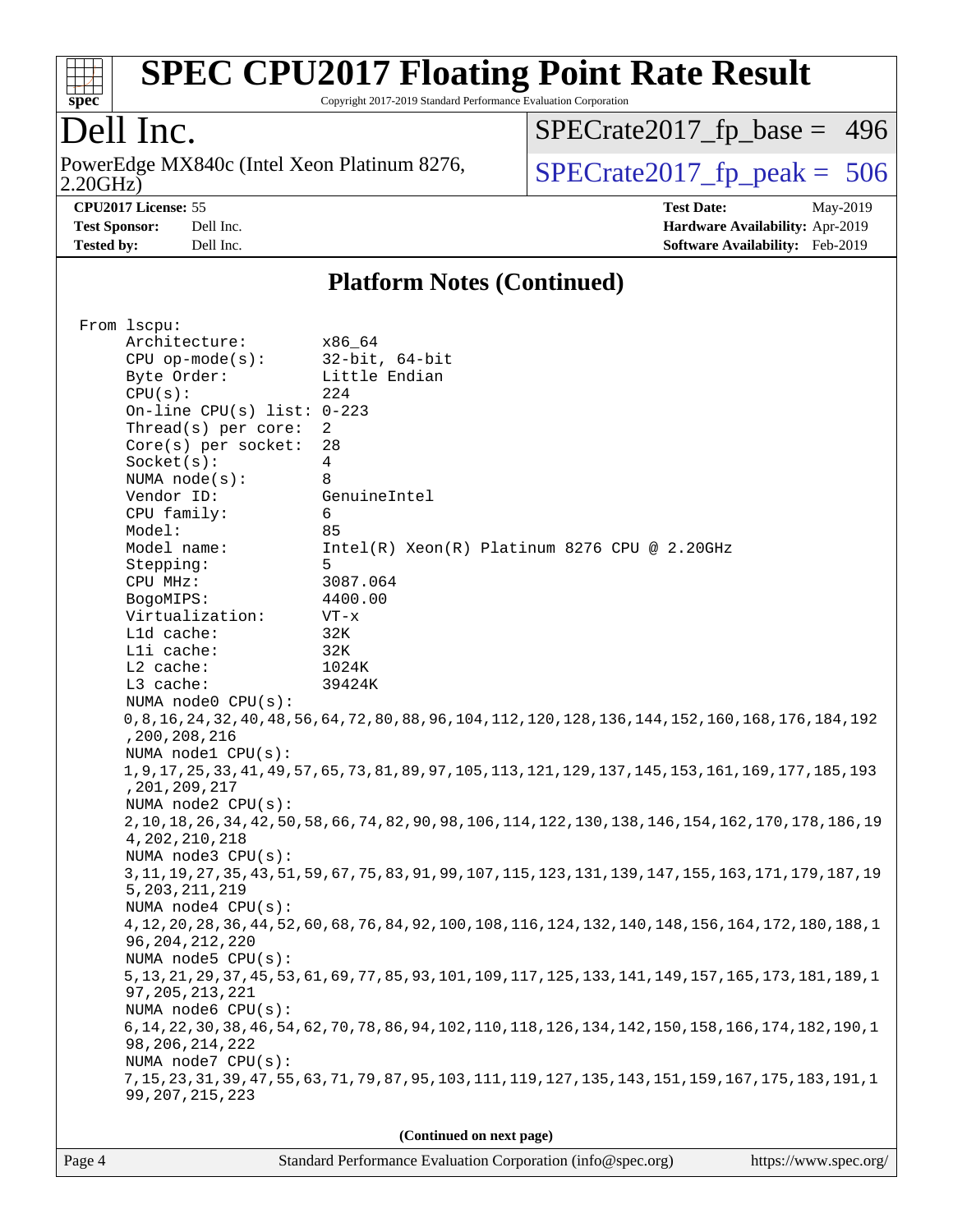

Copyright 2017-2019 Standard Performance Evaluation Corporation

### Dell Inc.

2.20GHz) PowerEdge MX840c (Intel Xeon Platinum 8276,  $\overline{SPECrate2017\_fp\_peak} = 506$ 

[SPECrate2017\\_fp\\_base =](http://www.spec.org/auto/cpu2017/Docs/result-fields.html#SPECrate2017fpbase) 496

**[Tested by:](http://www.spec.org/auto/cpu2017/Docs/result-fields.html#Testedby)** Dell Inc. **[Software Availability:](http://www.spec.org/auto/cpu2017/Docs/result-fields.html#SoftwareAvailability)** Feb-2019

**[CPU2017 License:](http://www.spec.org/auto/cpu2017/Docs/result-fields.html#CPU2017License)** 55 **[Test Date:](http://www.spec.org/auto/cpu2017/Docs/result-fields.html#TestDate)** May-2019 **[Test Sponsor:](http://www.spec.org/auto/cpu2017/Docs/result-fields.html#TestSponsor)** Dell Inc. **[Hardware Availability:](http://www.spec.org/auto/cpu2017/Docs/result-fields.html#HardwareAvailability)** Apr-2019

#### **[Platform Notes \(Continued\)](http://www.spec.org/auto/cpu2017/Docs/result-fields.html#PlatformNotes)**

| fpu vme de pse tsc msr pae mce cx8 apic sep mtrr pge mca cmov<br>Flaqs:<br>pat pse36 clflush dts acpi mmx fxsr sse sse2 ss ht tm pbe syscall nx pdpelgb rdtscp<br>lm constant_tsc art arch_perfmon pebs bts rep_good nopl xtopology nonstop_tsc cpuid<br>aperfmperf pni pclmulqdq dtes64 monitor ds_cpl vmx smx est tm2 ssse3 sdbg fma cx16<br>xtpr pdcm pcid dca sse4_1 sse4_2 x2apic movbe popcnt aes xsave avx f16c rdrand<br>lahf_lm abm 3dnowprefetch cpuid_fault epb cat_13 cdp_13 invpcid_single ssbd mba ibrs<br>ibpb stibp tpr_shadow vnmi flexpriority ept vpid fsgsbase tsc_adjust bmil hle avx2<br>smep bmi2 erms invpcid rtm cqm mpx rdt_a avx512f avx512dq rdseed adx smap clflushopt<br>clwb intel_pt avx512cd avx512bw avx512vl xsaveopt xsavec xgetbvl xsaves cqm_llc<br>cqm_occup_llc cqm_mbm_total cqm_mbm_local dtherm ida arat pln pts pku ospke<br>flush_l1d arch_capabilities |  |  |  |  |
|------------------------------------------------------------------------------------------------------------------------------------------------------------------------------------------------------------------------------------------------------------------------------------------------------------------------------------------------------------------------------------------------------------------------------------------------------------------------------------------------------------------------------------------------------------------------------------------------------------------------------------------------------------------------------------------------------------------------------------------------------------------------------------------------------------------------------------------------------------------------------------------------------|--|--|--|--|
| /proc/cpuinfo cache data<br>cache size : 39424 KB                                                                                                                                                                                                                                                                                                                                                                                                                                                                                                                                                                                                                                                                                                                                                                                                                                                    |  |  |  |  |
| From numactl --hardware WARNING: a numactl 'node' might or might not correspond to a<br>physical chip.<br>available: 8 nodes (0-7)                                                                                                                                                                                                                                                                                                                                                                                                                                                                                                                                                                                                                                                                                                                                                                   |  |  |  |  |
| node 0 cpus: 0 8 16 24 32 40 48 56 64 72 80 88 96 104 112 120 128 136 144 152 160 168<br>176 184 192 200 208 216<br>node 0 size: 95165 MB                                                                                                                                                                                                                                                                                                                                                                                                                                                                                                                                                                                                                                                                                                                                                            |  |  |  |  |
| node 0 free: 94644 MB<br>node 1 cpus: 1 9 17 25 33 41 49 57 65 73 81 89 97 105 113 121 129 137 145 153 161 169<br>177 185 193 201 209 217<br>node 1 size: 96762 MB                                                                                                                                                                                                                                                                                                                                                                                                                                                                                                                                                                                                                                                                                                                                   |  |  |  |  |
| node 1 free: 96289 MB<br>node 2 cpus: 2 10 18 26 34 42 50 58 66 74 82 90 98 106 114 122 130 138 146 154 162 170<br>178 186 194 202 210 218<br>node 2 size: 96762 MB                                                                                                                                                                                                                                                                                                                                                                                                                                                                                                                                                                                                                                                                                                                                  |  |  |  |  |
| node 2 free: 96279 MB<br>node 3 cpus: 3 11 19 27 35 43 51 59 67 75 83 91 99 107 115 123 131 139 147 155 163 171<br>179 187 195 203 211 219<br>node 3 size: 96762 MB                                                                                                                                                                                                                                                                                                                                                                                                                                                                                                                                                                                                                                                                                                                                  |  |  |  |  |
| node 3 free: 96305 MB<br>node 4 cpus: 4 12 20 28 36 44 52 60 68 76 84 92 100 108 116 124 132 140 148 156 164 172<br>180 188 196 204 212 220<br>node 4 size: 96762 MB                                                                                                                                                                                                                                                                                                                                                                                                                                                                                                                                                                                                                                                                                                                                 |  |  |  |  |
| node 4 free: 96083 MB<br>node 5 cpus: 5 13 21 29 37 45 53 61 69 77 85 93 101 109 117 125 133 141 149 157 165 173<br>181 189 197 205 213 221<br>node 5 size: 96741 MB                                                                                                                                                                                                                                                                                                                                                                                                                                                                                                                                                                                                                                                                                                                                 |  |  |  |  |
| node 5 free: 96289 MB<br>node 6 cpus: 6 14 22 30 38 46 54 62 70 78 86 94 102 110 118 126 134 142 150 158 166 174<br>182 190 198 206 214 222<br>node 6 size: 96762 MB                                                                                                                                                                                                                                                                                                                                                                                                                                                                                                                                                                                                                                                                                                                                 |  |  |  |  |
| node 6 free: 96179 MB<br>node 7 cpus: 7 15 23 31 39 47 55 63 71 79 87 95 103 111 119 127 135 143 151 159 167 175                                                                                                                                                                                                                                                                                                                                                                                                                                                                                                                                                                                                                                                                                                                                                                                     |  |  |  |  |
| (Continued on next page)                                                                                                                                                                                                                                                                                                                                                                                                                                                                                                                                                                                                                                                                                                                                                                                                                                                                             |  |  |  |  |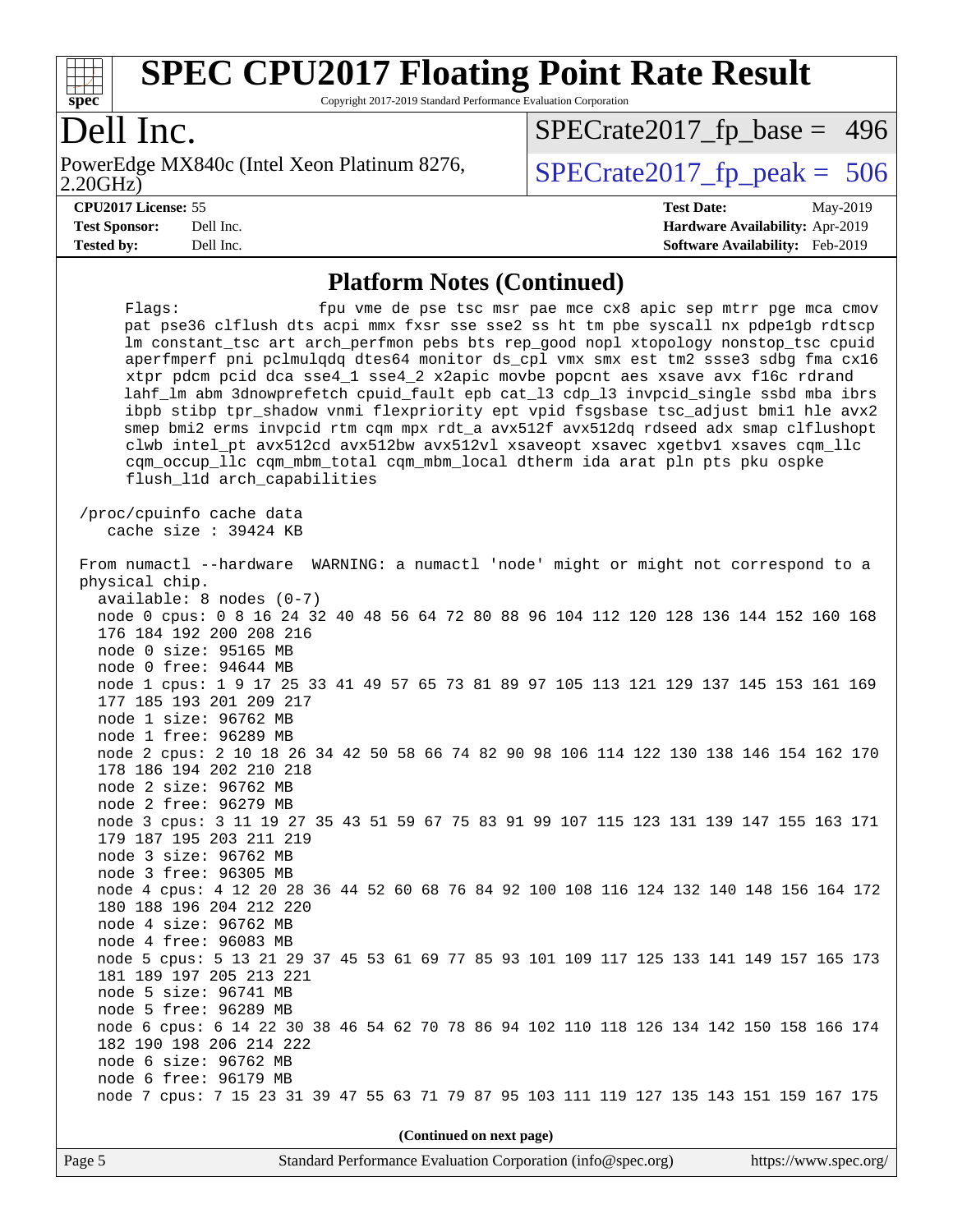

Copyright 2017-2019 Standard Performance Evaluation Corporation

### Dell Inc.

2.20GHz) PowerEdge MX840c (Intel Xeon Platinum 8276,  $\vert$  [SPECrate2017\\_fp\\_peak =](http://www.spec.org/auto/cpu2017/Docs/result-fields.html#SPECrate2017fppeak) 506

[SPECrate2017\\_fp\\_base =](http://www.spec.org/auto/cpu2017/Docs/result-fields.html#SPECrate2017fpbase) 496

**[CPU2017 License:](http://www.spec.org/auto/cpu2017/Docs/result-fields.html#CPU2017License)** 55 **[Test Date:](http://www.spec.org/auto/cpu2017/Docs/result-fields.html#TestDate)** May-2019 **[Test Sponsor:](http://www.spec.org/auto/cpu2017/Docs/result-fields.html#TestSponsor)** Dell Inc. **[Hardware Availability:](http://www.spec.org/auto/cpu2017/Docs/result-fields.html#HardwareAvailability)** Apr-2019

#### **[Tested by:](http://www.spec.org/auto/cpu2017/Docs/result-fields.html#Testedby)** Dell Inc. **[Software Availability:](http://www.spec.org/auto/cpu2017/Docs/result-fields.html#SoftwareAvailability)** Feb-2019 **[Platform Notes \(Continued\)](http://www.spec.org/auto/cpu2017/Docs/result-fields.html#PlatformNotes)** 183 191 199 207 215 223 node 7 size: 96760 MB node 7 free: 96202 MB node distances: node 0 1 2 3 4 5 6 7 0: 10 21 21 21 11 21 21 21 1: 21 10 21 21 21 11 21 21 2: 21 21 10 21 21 21 11 21 3: 21 21 21 10 21 21 21 11 4: 11 21 21 21 10 21 21 21 5: 21 11 21 21 21 10 21 21 6: 21 21 11 21 21 21 10 21 7: 21 21 21 11 21 21 21 10 From /proc/meminfo MemTotal: 791020712 kB HugePages\_Total: 0 Hugepagesize: 2048 kB /usr/bin/lsb\_release -d Ubuntu 18.04.2 LTS From /etc/\*release\* /etc/\*version\* debian\_version: buster/sid os-release: NAME="Ubuntu" VERSION="18.04.2 LTS (Bionic Beaver)" ID=ubuntu ID\_LIKE=debian PRETTY\_NAME="Ubuntu 18.04.2 LTS" VERSION\_ID="18.04" HOME\_URL="<https://www.ubuntu.com/"> SUPPORT\_URL="<https://help.ubuntu.com/"> uname -a: Linux intel-sut 4.15.0-45-generic #48-Ubuntu SMP Tue Jan 29 16:28:13 UTC 2019 x86\_64 x86\_64 x86\_64 GNU/Linux Kernel self-reported vulnerability status: CVE-2017-5754 (Meltdown): Not affected CVE-2017-5753 (Spectre variant 1): Mitigation: \_\_user pointer sanitization CVE-2017-5715 (Spectre variant 2): Mitigation: Full generic retpoline, IBPB, IBRS\_FW run-level 5 Mar 4 23:32 SPEC is set to: /home/cpu2017 **(Continued on next page)**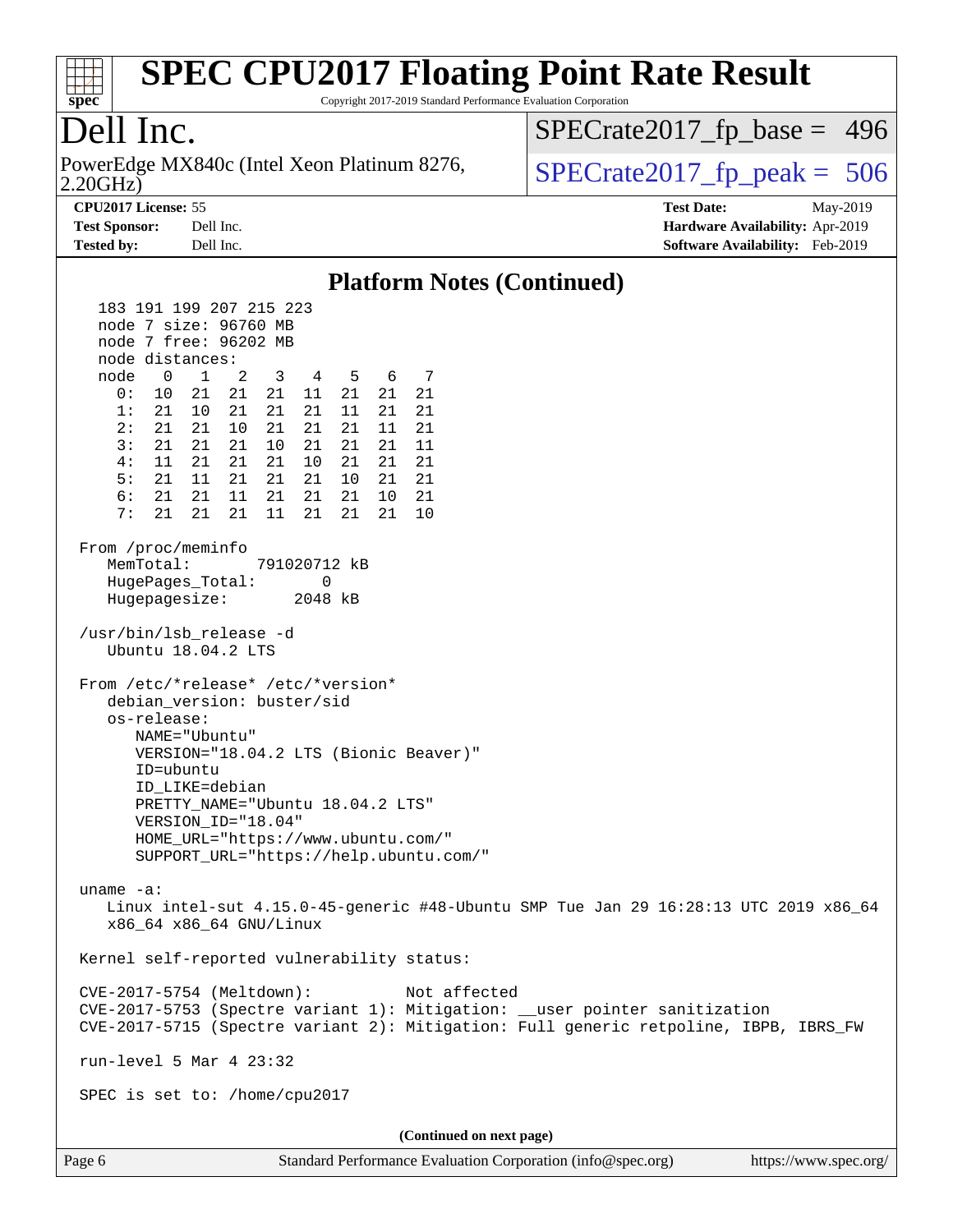

Copyright 2017-2019 Standard Performance Evaluation Corporation

#### Dell Inc.

2.20GHz) PowerEdge MX840c (Intel Xeon Platinum 8276,  $\vert$  [SPECrate2017\\_fp\\_peak =](http://www.spec.org/auto/cpu2017/Docs/result-fields.html#SPECrate2017fppeak) 506

[SPECrate2017\\_fp\\_base =](http://www.spec.org/auto/cpu2017/Docs/result-fields.html#SPECrate2017fpbase) 496

**[CPU2017 License:](http://www.spec.org/auto/cpu2017/Docs/result-fields.html#CPU2017License)** 55 **[Test Date:](http://www.spec.org/auto/cpu2017/Docs/result-fields.html#TestDate)** May-2019 **[Test Sponsor:](http://www.spec.org/auto/cpu2017/Docs/result-fields.html#TestSponsor)** Dell Inc. **[Hardware Availability:](http://www.spec.org/auto/cpu2017/Docs/result-fields.html#HardwareAvailability)** Apr-2019 **[Tested by:](http://www.spec.org/auto/cpu2017/Docs/result-fields.html#Testedby)** Dell Inc. **[Software Availability:](http://www.spec.org/auto/cpu2017/Docs/result-fields.html#SoftwareAvailability)** Feb-2019

#### **[Platform Notes \(Continued\)](http://www.spec.org/auto/cpu2017/Docs/result-fields.html#PlatformNotes)**

| Filesystem |                        |  | Type Size Used Avail Use% Mounted on |  |
|------------|------------------------|--|--------------------------------------|--|
| /dev/sda2  | ext4 439G 19G 398G 5%/ |  |                                      |  |

 Additional information from dmidecode follows. WARNING: Use caution when you interpret this section. The 'dmidecode' program reads system data which is "intended to allow hardware to be accurately determined", but the intent may not be met, as there are frequent changes to hardware, firmware, and the "DMTF SMBIOS" standard.

 BIOS Dell Inc. 2.2.1 02/19/2019 Memory:

 26x 002C00B3002C 18ASF2G72PDZ-2G6D1 16 GB 2 rank 2666 2x 00AD00B300AD HMA82GR7AFR8N-VK 16 GB 2 rank 2666 1x 00AD063200AD HMA82GR7AFR8N-VK 16 GB 2 rank 2666 19x 00CE063200CE M393A2K43BB1-CTD 16 GB 2 rank 2666

(End of data from sysinfo program)

#### **[Compiler Version Notes](http://www.spec.org/auto/cpu2017/Docs/result-fields.html#CompilerVersionNotes)**

|        | CC 519.1bm $r(base)$ 538.imagick $r(base, peak)$ 544.nab $r(base, peak)$                                                                                                           |
|--------|------------------------------------------------------------------------------------------------------------------------------------------------------------------------------------|
|        | Intel(R) C Intel(R) 64 Compiler for applications running on Intel(R) 64,<br>Version 19.0.1.144 Build 20181018<br>Copyright (C) 1985-2018 Intel Corporation. All rights reserved.   |
|        | $CC = 519.1$ bm $r(\text{peak})$<br>_____________________________________                                                                                                          |
|        | Intel(R) C Intel(R) 64 Compiler for applications running on Intel(R) 64,<br>Version 19.0.1.144 Build 20181018<br>Copyright (C) 1985-2018 Intel Corporation. All rights reserved.   |
|        | CXXC 508.namd_r(base) 510.parest_r(base, peak)                                                                                                                                     |
|        | Intel(R) C++ Intel(R) 64 Compiler for applications running on Intel(R) 64,<br>Version 19.0.1.144 Build 20181018<br>Copyright (C) 1985-2018 Intel Corporation. All rights reserved. |
|        | CXXC 508.namd_r(peak)                                                                                                                                                              |
|        | Intel(R) $C++$ Intel(R) 64 Compiler for applications running on Intel(R) 64,                                                                                                       |
|        | (Continued on next page)                                                                                                                                                           |
| Page 7 | Standard Performance Evaluation Corporation (info@spec.org)<br>https://www.spec.org/                                                                                               |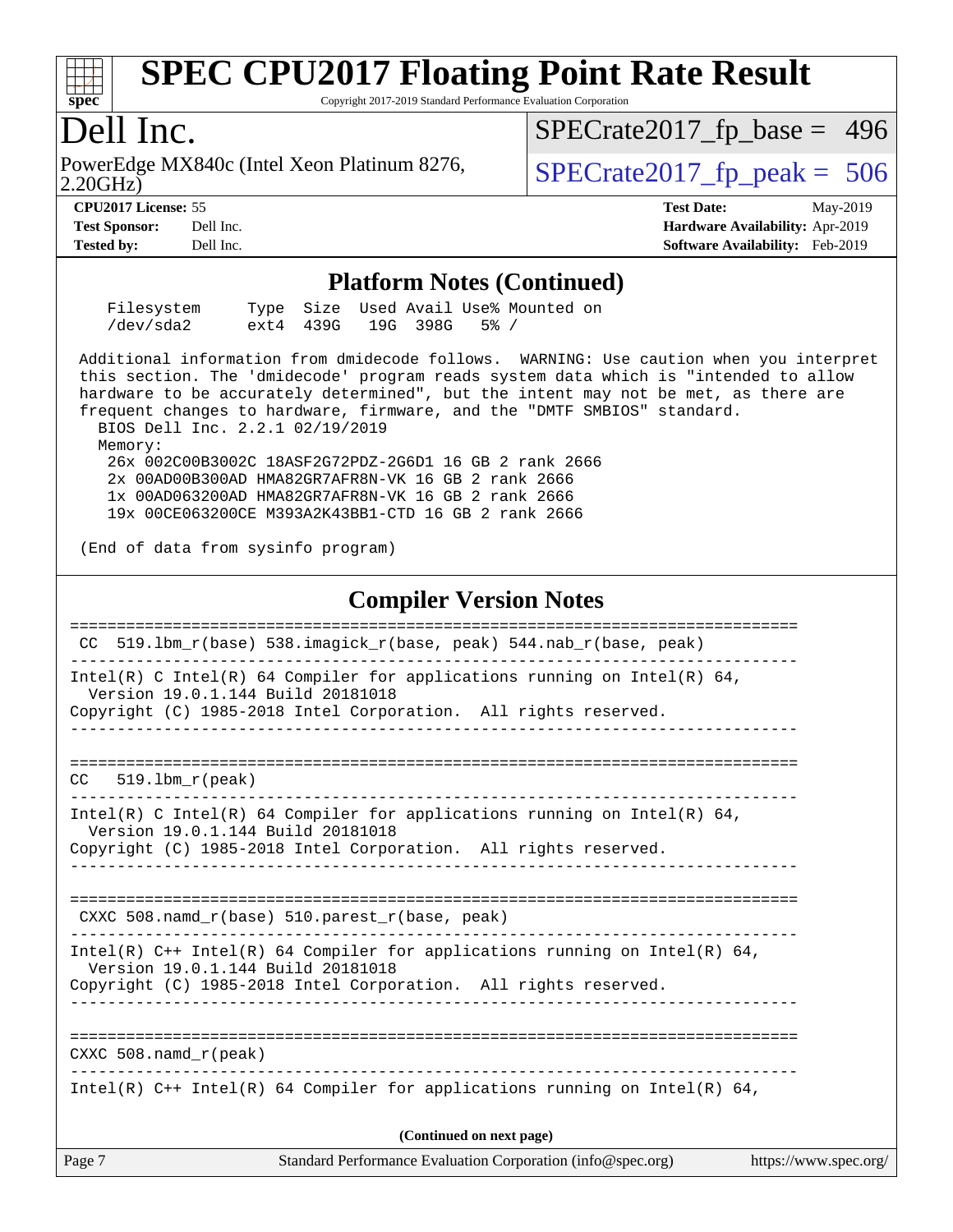

Copyright 2017-2019 Standard Performance Evaluation Corporation

### Dell Inc.

2.20GHz) PowerEdge MX840c (Intel Xeon Platinum 8276,  $\overline{SPECrate2017\_fp\_peak} = 506$ 

[SPECrate2017\\_fp\\_base =](http://www.spec.org/auto/cpu2017/Docs/result-fields.html#SPECrate2017fpbase) 496

| 01 02017 LIGHBG. 99  |           |
|----------------------|-----------|
| <b>Fest Sponsor:</b> | Dell In   |
| .                    | $T = 11T$ |

**[CPU2017 License:](http://www.spec.org/auto/cpu2017/Docs/result-fields.html#CPU2017License)** 55 **[Test Date:](http://www.spec.org/auto/cpu2017/Docs/result-fields.html#TestDate)** May-2019 **[Test Sponsor:](http://www.spec.org/auto/cpu2017/Docs/result-fields.html#TestSponsor) [Hardware Availability:](http://www.spec.org/auto/cpu2017/Docs/result-fields.html#HardwareAvailability)** Apr-2019 **[Tested by:](http://www.spec.org/auto/cpu2017/Docs/result-fields.html#Testedby)** Dell Inc. **[Software Availability:](http://www.spec.org/auto/cpu2017/Docs/result-fields.html#SoftwareAvailability)** Feb-2019

#### **[Compiler Version Notes \(Continued\)](http://www.spec.org/auto/cpu2017/Docs/result-fields.html#CompilerVersionNotes)**

| Version 19.0.1.144 Build 20181018<br>Copyright (C) 1985-2018 Intel Corporation. All rights reserved.                                                                                                                                                                                                                                                                                                                                                                                                                                                                 |  |
|----------------------------------------------------------------------------------------------------------------------------------------------------------------------------------------------------------------------------------------------------------------------------------------------------------------------------------------------------------------------------------------------------------------------------------------------------------------------------------------------------------------------------------------------------------------------|--|
| CC 511.povray_r(base) 526.blender_r(base, peak)                                                                                                                                                                                                                                                                                                                                                                                                                                                                                                                      |  |
| Intel(R) $C++$ Intel(R) 64 Compiler for applications running on Intel(R) 64,<br>Version 19.0.1.144 Build 20181018<br>Copyright (C) 1985-2018 Intel Corporation. All rights reserved.<br>Intel(R) C Intel(R) 64 Compiler for applications running on Intel(R) 64,<br>Version 19.0.1.144 Build 20181018                                                                                                                                                                                                                                                                |  |
| Copyright (C) 1985-2018 Intel Corporation. All rights reserved.<br>$CC = 511. povray_r (peak)$                                                                                                                                                                                                                                                                                                                                                                                                                                                                       |  |
| .<br>Intel(R) $C++$ Intel(R) 64 Compiler for applications running on Intel(R) 64,<br>Version 19.0.1.144 Build 20181018<br>Copyright (C) 1985-2018 Intel Corporation. All rights reserved.<br>Intel(R) C Intel(R) 64 Compiler for applications running on Intel(R) 64,<br>Version 19.0.1.144 Build 20181018<br>Copyright (C) 1985-2018 Intel Corporation. All rights reserved.                                                                                                                                                                                        |  |
| FC 507.cactuBSSN_r(base, peak)                                                                                                                                                                                                                                                                                                                                                                                                                                                                                                                                       |  |
| Intel(R) $C++$ Intel(R) 64 Compiler for applications running on Intel(R) 64,<br>Version 19.0.1.144 Build 20181018<br>Copyright (C) 1985-2018 Intel Corporation. All rights reserved.<br>Intel(R) C Intel(R) 64 Compiler for applications running on Intel(R) 64,<br>Version 19.0.1.144 Build 20181018<br>Copyright (C) 1985-2018 Intel Corporation. All rights reserved.<br>$Intel(R)$ Fortran Intel(R) 64 Compiler for applications running on Intel(R)<br>64, Version 19.0.1.144 Build 20181018<br>Copyright (C) 1985-2018 Intel Corporation. All rights reserved. |  |
| FC 503.bwaves_r(base, peak) 549.fotonik3d_r(base, peak) 554.roms_r(base)                                                                                                                                                                                                                                                                                                                                                                                                                                                                                             |  |
| $Intel(R)$ Fortran Intel(R) 64 Compiler for applications running on Intel(R)<br>64, Version 19.0.1.144 Build 20181018<br>Copyright (C) 1985-2018 Intel Corporation. All rights reserved.<br><u>. Le de de de de de de</u>                                                                                                                                                                                                                                                                                                                                            |  |
| (Continued on next page)                                                                                                                                                                                                                                                                                                                                                                                                                                                                                                                                             |  |

Page 8 Standard Performance Evaluation Corporation [\(info@spec.org\)](mailto:info@spec.org) <https://www.spec.org/>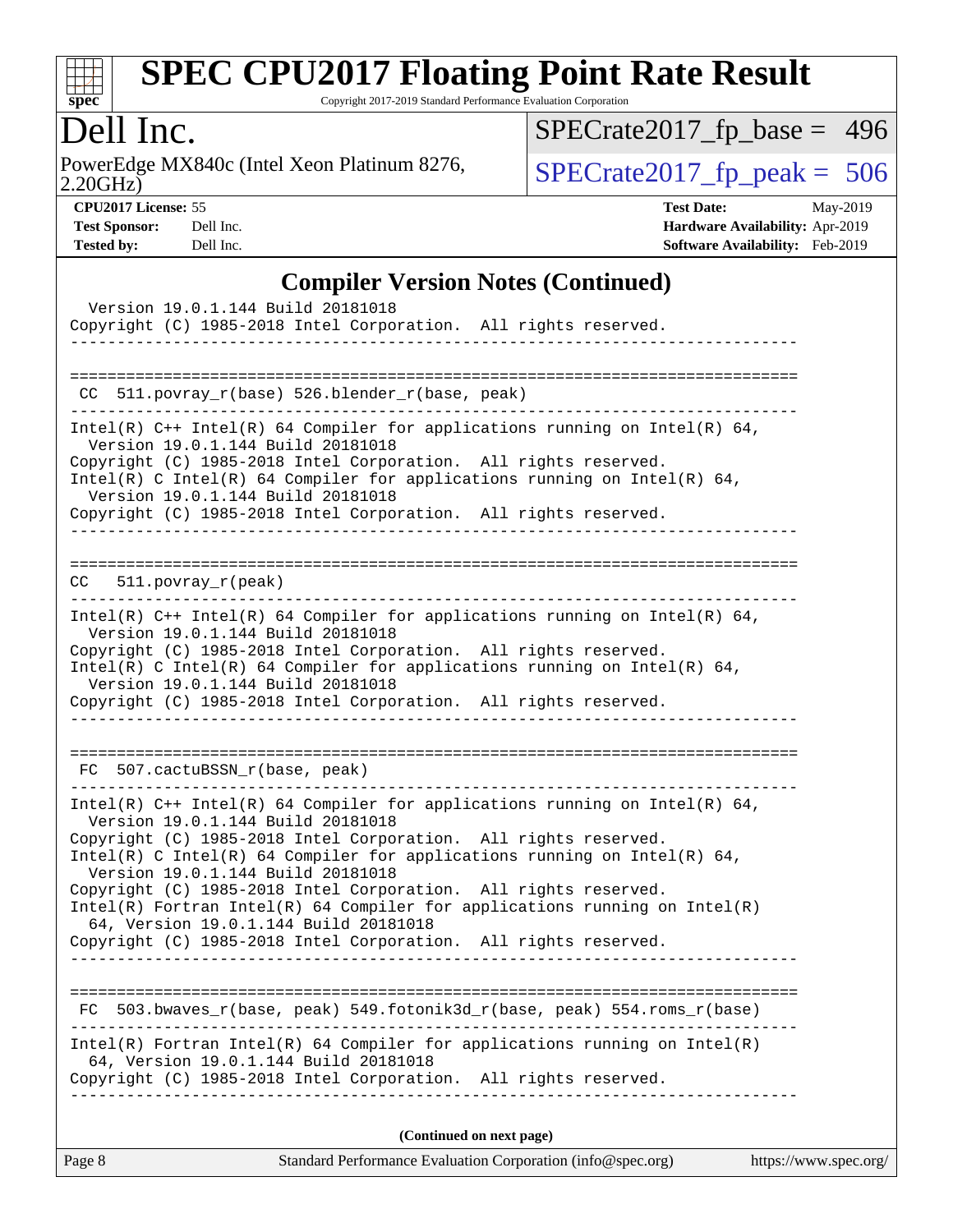

Copyright 2017-2019 Standard Performance Evaluation Corporation

### Dell Inc.

2.20GHz) PowerEdge MX840c (Intel Xeon Platinum 8276,  $\vert$  [SPECrate2017\\_fp\\_peak =](http://www.spec.org/auto/cpu2017/Docs/result-fields.html#SPECrate2017fppeak) 506

[SPECrate2017\\_fp\\_base =](http://www.spec.org/auto/cpu2017/Docs/result-fields.html#SPECrate2017fpbase) 496

| <b>Test Sponsor:</b> | Dell In  |
|----------------------|----------|
| Toetod hv•           | ىما 11مD |

**[CPU2017 License:](http://www.spec.org/auto/cpu2017/Docs/result-fields.html#CPU2017License)** 55 **[Test Date:](http://www.spec.org/auto/cpu2017/Docs/result-fields.html#TestDate)** May-2019 **[Test Sponsor:](http://www.spec.org/auto/cpu2017/Docs/result-fields.html#TestSponsor) [Hardware Availability:](http://www.spec.org/auto/cpu2017/Docs/result-fields.html#HardwareAvailability)** Apr-2019 **[Tested by:](http://www.spec.org/auto/cpu2017/Docs/result-fields.html#Testedby)** Dell Inc. **[Software Availability:](http://www.spec.org/auto/cpu2017/Docs/result-fields.html#SoftwareAvailability)** Feb-2019

#### **[Compiler Version Notes \(Continued\)](http://www.spec.org/auto/cpu2017/Docs/result-fields.html#CompilerVersionNotes)**

| 554.roms r(peak)<br>FC                                                                                                                                                                                                                                                                                                                                                     |
|----------------------------------------------------------------------------------------------------------------------------------------------------------------------------------------------------------------------------------------------------------------------------------------------------------------------------------------------------------------------------|
| Intel(R) Fortran Intel(R) 64 Compiler for applications running on Intel(R)<br>64, Version 19.0.1.144 Build 20181018<br>Copyright (C) 1985-2018 Intel Corporation. All rights reserved.                                                                                                                                                                                     |
| CC $521.$ wrf $r(base) 527.$ cam4 $r(base)$                                                                                                                                                                                                                                                                                                                                |
| Intel(R) Fortran Intel(R) 64 Compiler for applications running on Intel(R)<br>64, Version 19.0.1.144 Build 20181018<br>Copyright (C) 1985-2018 Intel Corporation. All rights reserved.<br>Intel(R) C Intel(R) 64 Compiler for applications running on Intel(R) 64,<br>Version 19.0.1.144 Build 20181018<br>Copyright (C) 1985-2018 Intel Corporation. All rights reserved. |
| 521.wrf $r(\text{peak})$ 527.cam4 $r(\text{peak})$<br>CC                                                                                                                                                                                                                                                                                                                   |
| Intel(R) Fortran Intel(R) 64 Compiler for applications running on Intel(R)<br>64, Version 19.0.1.144 Build 20181018<br>Copyright (C) 1985-2018 Intel Corporation. All rights reserved.<br>Intel(R) C Intel(R) 64 Compiler for applications running on Intel(R) 64,<br>Version 19.0.1.144 Build 20181018<br>Copyright (C) 1985-2018 Intel Corporation. All rights reserved. |

#### **[Base Compiler Invocation](http://www.spec.org/auto/cpu2017/Docs/result-fields.html#BaseCompilerInvocation)**

[C benchmarks](http://www.spec.org/auto/cpu2017/Docs/result-fields.html#Cbenchmarks): [icc -m64 -std=c11](http://www.spec.org/cpu2017/results/res2019q3/cpu2017-20190624-15461.flags.html#user_CCbase_intel_icc_64bit_c11_33ee0cdaae7deeeab2a9725423ba97205ce30f63b9926c2519791662299b76a0318f32ddfffdc46587804de3178b4f9328c46fa7c2b0cd779d7a61945c91cd35)

[C++ benchmarks:](http://www.spec.org/auto/cpu2017/Docs/result-fields.html#CXXbenchmarks) [icpc -m64](http://www.spec.org/cpu2017/results/res2019q3/cpu2017-20190624-15461.flags.html#user_CXXbase_intel_icpc_64bit_4ecb2543ae3f1412ef961e0650ca070fec7b7afdcd6ed48761b84423119d1bf6bdf5cad15b44d48e7256388bc77273b966e5eb805aefd121eb22e9299b2ec9d9)

[Fortran benchmarks](http://www.spec.org/auto/cpu2017/Docs/result-fields.html#Fortranbenchmarks): [ifort -m64](http://www.spec.org/cpu2017/results/res2019q3/cpu2017-20190624-15461.flags.html#user_FCbase_intel_ifort_64bit_24f2bb282fbaeffd6157abe4f878425411749daecae9a33200eee2bee2fe76f3b89351d69a8130dd5949958ce389cf37ff59a95e7a40d588e8d3a57e0c3fd751)

[Benchmarks using both Fortran and C](http://www.spec.org/auto/cpu2017/Docs/result-fields.html#BenchmarksusingbothFortranandC): [ifort -m64](http://www.spec.org/cpu2017/results/res2019q3/cpu2017-20190624-15461.flags.html#user_CC_FCbase_intel_ifort_64bit_24f2bb282fbaeffd6157abe4f878425411749daecae9a33200eee2bee2fe76f3b89351d69a8130dd5949958ce389cf37ff59a95e7a40d588e8d3a57e0c3fd751) [icc -m64 -std=c11](http://www.spec.org/cpu2017/results/res2019q3/cpu2017-20190624-15461.flags.html#user_CC_FCbase_intel_icc_64bit_c11_33ee0cdaae7deeeab2a9725423ba97205ce30f63b9926c2519791662299b76a0318f32ddfffdc46587804de3178b4f9328c46fa7c2b0cd779d7a61945c91cd35)

**(Continued on next page)**

Page 9 Standard Performance Evaluation Corporation [\(info@spec.org\)](mailto:info@spec.org) <https://www.spec.org/>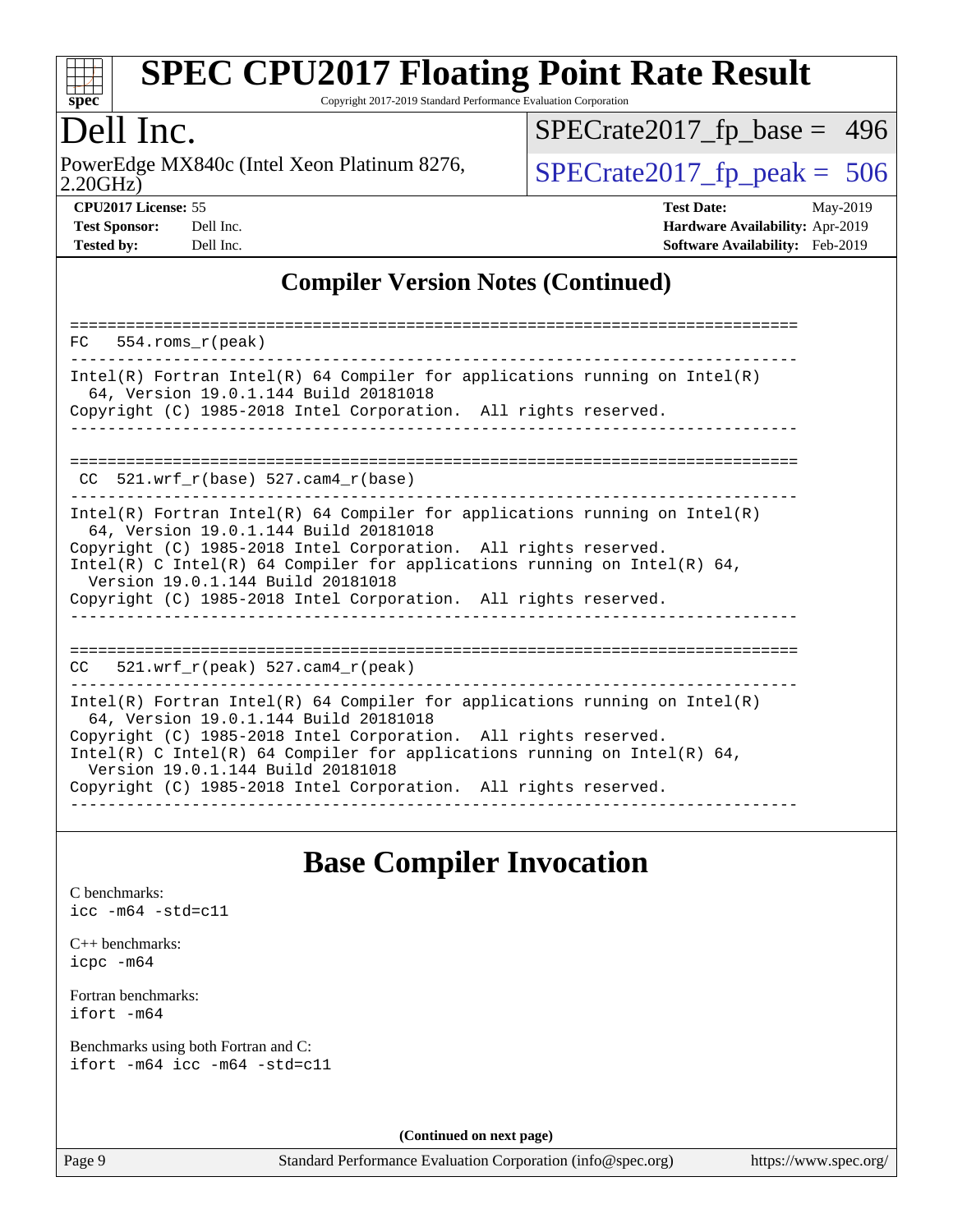

Copyright 2017-2019 Standard Performance Evaluation Corporation

### Dell Inc.

2.20GHz) PowerEdge MX840c (Intel Xeon Platinum 8276,  $\vert$  [SPECrate2017\\_fp\\_peak =](http://www.spec.org/auto/cpu2017/Docs/result-fields.html#SPECrate2017fppeak) 506

[SPECrate2017\\_fp\\_base =](http://www.spec.org/auto/cpu2017/Docs/result-fields.html#SPECrate2017fpbase) 496

**[CPU2017 License:](http://www.spec.org/auto/cpu2017/Docs/result-fields.html#CPU2017License)** 55 **[Test Date:](http://www.spec.org/auto/cpu2017/Docs/result-fields.html#TestDate)** May-2019 **[Test Sponsor:](http://www.spec.org/auto/cpu2017/Docs/result-fields.html#TestSponsor)** Dell Inc. **[Hardware Availability:](http://www.spec.org/auto/cpu2017/Docs/result-fields.html#HardwareAvailability)** Apr-2019 **[Tested by:](http://www.spec.org/auto/cpu2017/Docs/result-fields.html#Testedby)** Dell Inc. **[Software Availability:](http://www.spec.org/auto/cpu2017/Docs/result-fields.html#SoftwareAvailability)** Feb-2019

### **[Base Compiler Invocation \(Continued\)](http://www.spec.org/auto/cpu2017/Docs/result-fields.html#BaseCompilerInvocation)**

[Benchmarks using both C and C++](http://www.spec.org/auto/cpu2017/Docs/result-fields.html#BenchmarksusingbothCandCXX): [icpc -m64](http://www.spec.org/cpu2017/results/res2019q3/cpu2017-20190624-15461.flags.html#user_CC_CXXbase_intel_icpc_64bit_4ecb2543ae3f1412ef961e0650ca070fec7b7afdcd6ed48761b84423119d1bf6bdf5cad15b44d48e7256388bc77273b966e5eb805aefd121eb22e9299b2ec9d9) [icc -m64 -std=c11](http://www.spec.org/cpu2017/results/res2019q3/cpu2017-20190624-15461.flags.html#user_CC_CXXbase_intel_icc_64bit_c11_33ee0cdaae7deeeab2a9725423ba97205ce30f63b9926c2519791662299b76a0318f32ddfffdc46587804de3178b4f9328c46fa7c2b0cd779d7a61945c91cd35)

[Benchmarks using Fortran, C, and C++:](http://www.spec.org/auto/cpu2017/Docs/result-fields.html#BenchmarksusingFortranCandCXX) [icpc -m64](http://www.spec.org/cpu2017/results/res2019q3/cpu2017-20190624-15461.flags.html#user_CC_CXX_FCbase_intel_icpc_64bit_4ecb2543ae3f1412ef961e0650ca070fec7b7afdcd6ed48761b84423119d1bf6bdf5cad15b44d48e7256388bc77273b966e5eb805aefd121eb22e9299b2ec9d9) [icc -m64 -std=c11](http://www.spec.org/cpu2017/results/res2019q3/cpu2017-20190624-15461.flags.html#user_CC_CXX_FCbase_intel_icc_64bit_c11_33ee0cdaae7deeeab2a9725423ba97205ce30f63b9926c2519791662299b76a0318f32ddfffdc46587804de3178b4f9328c46fa7c2b0cd779d7a61945c91cd35) [ifort -m64](http://www.spec.org/cpu2017/results/res2019q3/cpu2017-20190624-15461.flags.html#user_CC_CXX_FCbase_intel_ifort_64bit_24f2bb282fbaeffd6157abe4f878425411749daecae9a33200eee2bee2fe76f3b89351d69a8130dd5949958ce389cf37ff59a95e7a40d588e8d3a57e0c3fd751)

#### **[Base Portability Flags](http://www.spec.org/auto/cpu2017/Docs/result-fields.html#BasePortabilityFlags)**

 503.bwaves\_r: [-DSPEC\\_LP64](http://www.spec.org/cpu2017/results/res2019q3/cpu2017-20190624-15461.flags.html#suite_basePORTABILITY503_bwaves_r_DSPEC_LP64) 507.cactuBSSN\_r: [-DSPEC\\_LP64](http://www.spec.org/cpu2017/results/res2019q3/cpu2017-20190624-15461.flags.html#suite_basePORTABILITY507_cactuBSSN_r_DSPEC_LP64) 508.namd\_r: [-DSPEC\\_LP64](http://www.spec.org/cpu2017/results/res2019q3/cpu2017-20190624-15461.flags.html#suite_basePORTABILITY508_namd_r_DSPEC_LP64) 510.parest\_r: [-DSPEC\\_LP64](http://www.spec.org/cpu2017/results/res2019q3/cpu2017-20190624-15461.flags.html#suite_basePORTABILITY510_parest_r_DSPEC_LP64) 511.povray\_r: [-DSPEC\\_LP64](http://www.spec.org/cpu2017/results/res2019q3/cpu2017-20190624-15461.flags.html#suite_basePORTABILITY511_povray_r_DSPEC_LP64) 519.lbm\_r: [-DSPEC\\_LP64](http://www.spec.org/cpu2017/results/res2019q3/cpu2017-20190624-15461.flags.html#suite_basePORTABILITY519_lbm_r_DSPEC_LP64) 521.wrf\_r: [-DSPEC\\_LP64](http://www.spec.org/cpu2017/results/res2019q3/cpu2017-20190624-15461.flags.html#suite_basePORTABILITY521_wrf_r_DSPEC_LP64) [-DSPEC\\_CASE\\_FLAG](http://www.spec.org/cpu2017/results/res2019q3/cpu2017-20190624-15461.flags.html#b521.wrf_r_baseCPORTABILITY_DSPEC_CASE_FLAG) [-convert big\\_endian](http://www.spec.org/cpu2017/results/res2019q3/cpu2017-20190624-15461.flags.html#user_baseFPORTABILITY521_wrf_r_convert_big_endian_c3194028bc08c63ac5d04de18c48ce6d347e4e562e8892b8bdbdc0214820426deb8554edfa529a3fb25a586e65a3d812c835984020483e7e73212c4d31a38223) 526.blender\_r: [-DSPEC\\_LP64](http://www.spec.org/cpu2017/results/res2019q3/cpu2017-20190624-15461.flags.html#suite_basePORTABILITY526_blender_r_DSPEC_LP64) [-DSPEC\\_LINUX](http://www.spec.org/cpu2017/results/res2019q3/cpu2017-20190624-15461.flags.html#b526.blender_r_baseCPORTABILITY_DSPEC_LINUX) [-funsigned-char](http://www.spec.org/cpu2017/results/res2019q3/cpu2017-20190624-15461.flags.html#user_baseCPORTABILITY526_blender_r_force_uchar_40c60f00ab013830e2dd6774aeded3ff59883ba5a1fc5fc14077f794d777847726e2a5858cbc7672e36e1b067e7e5c1d9a74f7176df07886a243d7cc18edfe67) 527.cam4\_r: [-DSPEC\\_LP64](http://www.spec.org/cpu2017/results/res2019q3/cpu2017-20190624-15461.flags.html#suite_basePORTABILITY527_cam4_r_DSPEC_LP64) [-DSPEC\\_CASE\\_FLAG](http://www.spec.org/cpu2017/results/res2019q3/cpu2017-20190624-15461.flags.html#b527.cam4_r_baseCPORTABILITY_DSPEC_CASE_FLAG) 538.imagick\_r: [-DSPEC\\_LP64](http://www.spec.org/cpu2017/results/res2019q3/cpu2017-20190624-15461.flags.html#suite_basePORTABILITY538_imagick_r_DSPEC_LP64) 544.nab\_r: [-DSPEC\\_LP64](http://www.spec.org/cpu2017/results/res2019q3/cpu2017-20190624-15461.flags.html#suite_basePORTABILITY544_nab_r_DSPEC_LP64) 549.fotonik3d\_r: [-DSPEC\\_LP64](http://www.spec.org/cpu2017/results/res2019q3/cpu2017-20190624-15461.flags.html#suite_basePORTABILITY549_fotonik3d_r_DSPEC_LP64) 554.roms\_r: [-DSPEC\\_LP64](http://www.spec.org/cpu2017/results/res2019q3/cpu2017-20190624-15461.flags.html#suite_basePORTABILITY554_roms_r_DSPEC_LP64)

#### **[Base Optimization Flags](http://www.spec.org/auto/cpu2017/Docs/result-fields.html#BaseOptimizationFlags)**

[C benchmarks](http://www.spec.org/auto/cpu2017/Docs/result-fields.html#Cbenchmarks): [-xCORE-AVX2](http://www.spec.org/cpu2017/results/res2019q3/cpu2017-20190624-15461.flags.html#user_CCbase_f-xCORE-AVX2) [-ipo](http://www.spec.org/cpu2017/results/res2019q3/cpu2017-20190624-15461.flags.html#user_CCbase_f-ipo) [-O3](http://www.spec.org/cpu2017/results/res2019q3/cpu2017-20190624-15461.flags.html#user_CCbase_f-O3) [-no-prec-div](http://www.spec.org/cpu2017/results/res2019q3/cpu2017-20190624-15461.flags.html#user_CCbase_f-no-prec-div) [-qopt-prefetch](http://www.spec.org/cpu2017/results/res2019q3/cpu2017-20190624-15461.flags.html#user_CCbase_f-qopt-prefetch) [-ffinite-math-only](http://www.spec.org/cpu2017/results/res2019q3/cpu2017-20190624-15461.flags.html#user_CCbase_f_finite_math_only_cb91587bd2077682c4b38af759c288ed7c732db004271a9512da14a4f8007909a5f1427ecbf1a0fb78ff2a814402c6114ac565ca162485bbcae155b5e4258871) [-qopt-mem-layout-trans=4](http://www.spec.org/cpu2017/results/res2019q3/cpu2017-20190624-15461.flags.html#user_CCbase_f-qopt-mem-layout-trans_fa39e755916c150a61361b7846f310bcdf6f04e385ef281cadf3647acec3f0ae266d1a1d22d972a7087a248fd4e6ca390a3634700869573d231a252c784941a8) [C++ benchmarks:](http://www.spec.org/auto/cpu2017/Docs/result-fields.html#CXXbenchmarks) [-xCORE-AVX2](http://www.spec.org/cpu2017/results/res2019q3/cpu2017-20190624-15461.flags.html#user_CXXbase_f-xCORE-AVX2) [-ipo](http://www.spec.org/cpu2017/results/res2019q3/cpu2017-20190624-15461.flags.html#user_CXXbase_f-ipo) [-O3](http://www.spec.org/cpu2017/results/res2019q3/cpu2017-20190624-15461.flags.html#user_CXXbase_f-O3) [-no-prec-div](http://www.spec.org/cpu2017/results/res2019q3/cpu2017-20190624-15461.flags.html#user_CXXbase_f-no-prec-div) [-qopt-prefetch](http://www.spec.org/cpu2017/results/res2019q3/cpu2017-20190624-15461.flags.html#user_CXXbase_f-qopt-prefetch) [-ffinite-math-only](http://www.spec.org/cpu2017/results/res2019q3/cpu2017-20190624-15461.flags.html#user_CXXbase_f_finite_math_only_cb91587bd2077682c4b38af759c288ed7c732db004271a9512da14a4f8007909a5f1427ecbf1a0fb78ff2a814402c6114ac565ca162485bbcae155b5e4258871) [-qopt-mem-layout-trans=4](http://www.spec.org/cpu2017/results/res2019q3/cpu2017-20190624-15461.flags.html#user_CXXbase_f-qopt-mem-layout-trans_fa39e755916c150a61361b7846f310bcdf6f04e385ef281cadf3647acec3f0ae266d1a1d22d972a7087a248fd4e6ca390a3634700869573d231a252c784941a8) [Fortran benchmarks](http://www.spec.org/auto/cpu2017/Docs/result-fields.html#Fortranbenchmarks): [-xCORE-AVX2](http://www.spec.org/cpu2017/results/res2019q3/cpu2017-20190624-15461.flags.html#user_FCbase_f-xCORE-AVX2) [-ipo](http://www.spec.org/cpu2017/results/res2019q3/cpu2017-20190624-15461.flags.html#user_FCbase_f-ipo) [-O3](http://www.spec.org/cpu2017/results/res2019q3/cpu2017-20190624-15461.flags.html#user_FCbase_f-O3) [-no-prec-div](http://www.spec.org/cpu2017/results/res2019q3/cpu2017-20190624-15461.flags.html#user_FCbase_f-no-prec-div) [-qopt-prefetch](http://www.spec.org/cpu2017/results/res2019q3/cpu2017-20190624-15461.flags.html#user_FCbase_f-qopt-prefetch) [-ffinite-math-only](http://www.spec.org/cpu2017/results/res2019q3/cpu2017-20190624-15461.flags.html#user_FCbase_f_finite_math_only_cb91587bd2077682c4b38af759c288ed7c732db004271a9512da14a4f8007909a5f1427ecbf1a0fb78ff2a814402c6114ac565ca162485bbcae155b5e4258871) [-qopt-mem-layout-trans=4](http://www.spec.org/cpu2017/results/res2019q3/cpu2017-20190624-15461.flags.html#user_FCbase_f-qopt-mem-layout-trans_fa39e755916c150a61361b7846f310bcdf6f04e385ef281cadf3647acec3f0ae266d1a1d22d972a7087a248fd4e6ca390a3634700869573d231a252c784941a8) [-auto](http://www.spec.org/cpu2017/results/res2019q3/cpu2017-20190624-15461.flags.html#user_FCbase_f-auto) [-nostandard-realloc-lhs](http://www.spec.org/cpu2017/results/res2019q3/cpu2017-20190624-15461.flags.html#user_FCbase_f_2003_std_realloc_82b4557e90729c0f113870c07e44d33d6f5a304b4f63d4c15d2d0f1fab99f5daaed73bdb9275d9ae411527f28b936061aa8b9c8f2d63842963b95c9dd6426b8a) [-align array32byte](http://www.spec.org/cpu2017/results/res2019q3/cpu2017-20190624-15461.flags.html#user_FCbase_align_array32byte_b982fe038af199962ba9a80c053b8342c548c85b40b8e86eb3cc33dee0d7986a4af373ac2d51c3f7cf710a18d62fdce2948f201cd044323541f22fc0fffc51b6) [Benchmarks using both Fortran and C](http://www.spec.org/auto/cpu2017/Docs/result-fields.html#BenchmarksusingbothFortranandC): [-xCORE-AVX2](http://www.spec.org/cpu2017/results/res2019q3/cpu2017-20190624-15461.flags.html#user_CC_FCbase_f-xCORE-AVX2) [-ipo](http://www.spec.org/cpu2017/results/res2019q3/cpu2017-20190624-15461.flags.html#user_CC_FCbase_f-ipo) [-O3](http://www.spec.org/cpu2017/results/res2019q3/cpu2017-20190624-15461.flags.html#user_CC_FCbase_f-O3) [-no-prec-div](http://www.spec.org/cpu2017/results/res2019q3/cpu2017-20190624-15461.flags.html#user_CC_FCbase_f-no-prec-div) [-qopt-prefetch](http://www.spec.org/cpu2017/results/res2019q3/cpu2017-20190624-15461.flags.html#user_CC_FCbase_f-qopt-prefetch) [-ffinite-math-only](http://www.spec.org/cpu2017/results/res2019q3/cpu2017-20190624-15461.flags.html#user_CC_FCbase_f_finite_math_only_cb91587bd2077682c4b38af759c288ed7c732db004271a9512da14a4f8007909a5f1427ecbf1a0fb78ff2a814402c6114ac565ca162485bbcae155b5e4258871) [-qopt-mem-layout-trans=4](http://www.spec.org/cpu2017/results/res2019q3/cpu2017-20190624-15461.flags.html#user_CC_FCbase_f-qopt-mem-layout-trans_fa39e755916c150a61361b7846f310bcdf6f04e385ef281cadf3647acec3f0ae266d1a1d22d972a7087a248fd4e6ca390a3634700869573d231a252c784941a8) [-auto](http://www.spec.org/cpu2017/results/res2019q3/cpu2017-20190624-15461.flags.html#user_CC_FCbase_f-auto) [-nostandard-realloc-lhs](http://www.spec.org/cpu2017/results/res2019q3/cpu2017-20190624-15461.flags.html#user_CC_FCbase_f_2003_std_realloc_82b4557e90729c0f113870c07e44d33d6f5a304b4f63d4c15d2d0f1fab99f5daaed73bdb9275d9ae411527f28b936061aa8b9c8f2d63842963b95c9dd6426b8a) [-align array32byte](http://www.spec.org/cpu2017/results/res2019q3/cpu2017-20190624-15461.flags.html#user_CC_FCbase_align_array32byte_b982fe038af199962ba9a80c053b8342c548c85b40b8e86eb3cc33dee0d7986a4af373ac2d51c3f7cf710a18d62fdce2948f201cd044323541f22fc0fffc51b6) **(Continued on next page)**

Page 10 Standard Performance Evaluation Corporation [\(info@spec.org\)](mailto:info@spec.org) <https://www.spec.org/>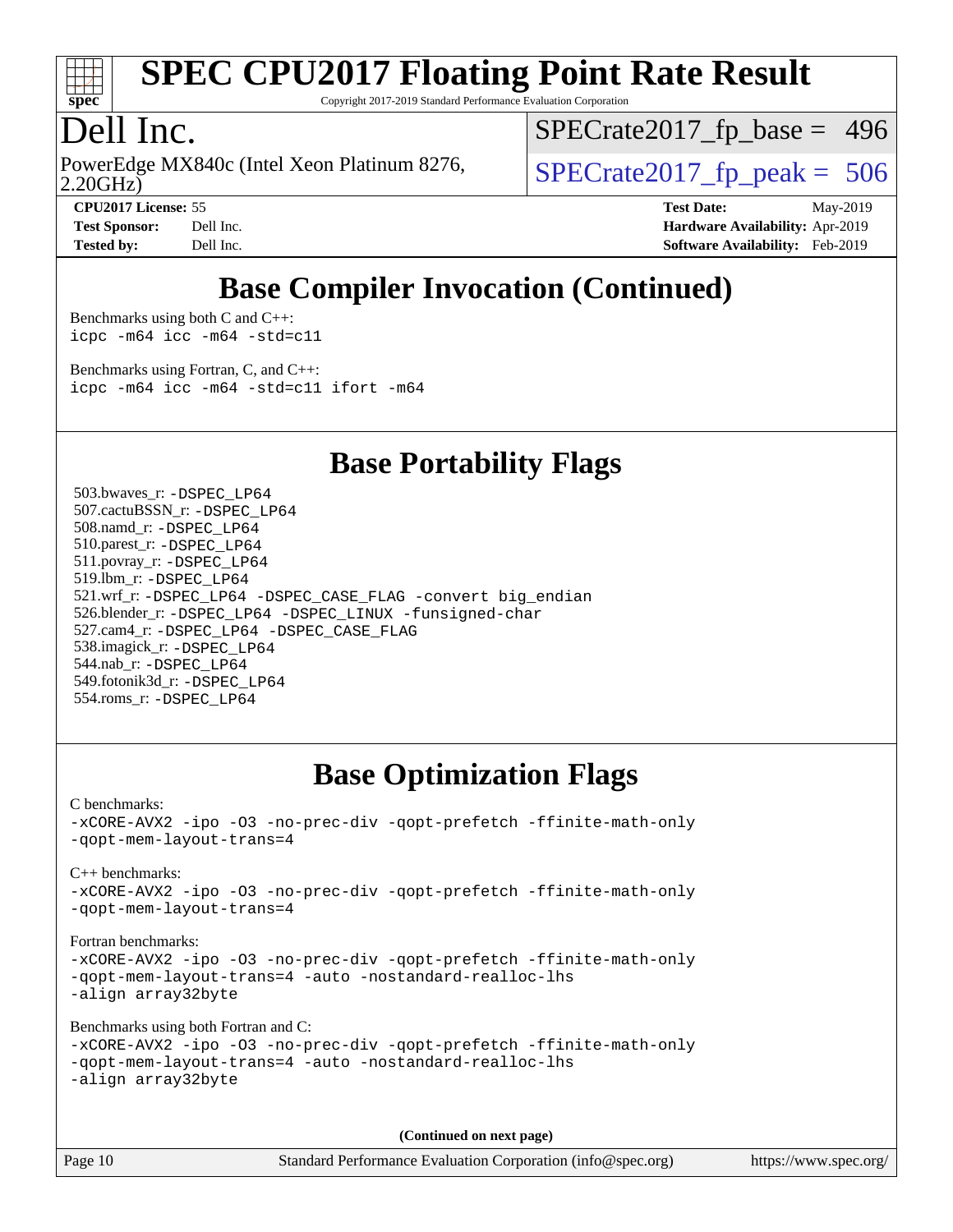

Copyright 2017-2019 Standard Performance Evaluation Corporation

### Dell Inc.

2.20GHz) PowerEdge MX840c (Intel Xeon Platinum 8276,  $\vert$  [SPECrate2017\\_fp\\_peak =](http://www.spec.org/auto/cpu2017/Docs/result-fields.html#SPECrate2017fppeak) 506

[SPECrate2017\\_fp\\_base =](http://www.spec.org/auto/cpu2017/Docs/result-fields.html#SPECrate2017fpbase) 496

**[CPU2017 License:](http://www.spec.org/auto/cpu2017/Docs/result-fields.html#CPU2017License)** 55 **[Test Date:](http://www.spec.org/auto/cpu2017/Docs/result-fields.html#TestDate)** May-2019 **[Test Sponsor:](http://www.spec.org/auto/cpu2017/Docs/result-fields.html#TestSponsor)** Dell Inc. **[Hardware Availability:](http://www.spec.org/auto/cpu2017/Docs/result-fields.html#HardwareAvailability)** Apr-2019 **[Tested by:](http://www.spec.org/auto/cpu2017/Docs/result-fields.html#Testedby)** Dell Inc. **[Software Availability:](http://www.spec.org/auto/cpu2017/Docs/result-fields.html#SoftwareAvailability)** Feb-2019

## **[Base Optimization Flags \(Continued\)](http://www.spec.org/auto/cpu2017/Docs/result-fields.html#BaseOptimizationFlags)**

[Benchmarks using both C and C++](http://www.spec.org/auto/cpu2017/Docs/result-fields.html#BenchmarksusingbothCandCXX): [-xCORE-AVX2](http://www.spec.org/cpu2017/results/res2019q3/cpu2017-20190624-15461.flags.html#user_CC_CXXbase_f-xCORE-AVX2) [-ipo](http://www.spec.org/cpu2017/results/res2019q3/cpu2017-20190624-15461.flags.html#user_CC_CXXbase_f-ipo) [-O3](http://www.spec.org/cpu2017/results/res2019q3/cpu2017-20190624-15461.flags.html#user_CC_CXXbase_f-O3) [-no-prec-div](http://www.spec.org/cpu2017/results/res2019q3/cpu2017-20190624-15461.flags.html#user_CC_CXXbase_f-no-prec-div) [-qopt-prefetch](http://www.spec.org/cpu2017/results/res2019q3/cpu2017-20190624-15461.flags.html#user_CC_CXXbase_f-qopt-prefetch) [-ffinite-math-only](http://www.spec.org/cpu2017/results/res2019q3/cpu2017-20190624-15461.flags.html#user_CC_CXXbase_f_finite_math_only_cb91587bd2077682c4b38af759c288ed7c732db004271a9512da14a4f8007909a5f1427ecbf1a0fb78ff2a814402c6114ac565ca162485bbcae155b5e4258871) [-qopt-mem-layout-trans=4](http://www.spec.org/cpu2017/results/res2019q3/cpu2017-20190624-15461.flags.html#user_CC_CXXbase_f-qopt-mem-layout-trans_fa39e755916c150a61361b7846f310bcdf6f04e385ef281cadf3647acec3f0ae266d1a1d22d972a7087a248fd4e6ca390a3634700869573d231a252c784941a8)

[Benchmarks using Fortran, C, and C++:](http://www.spec.org/auto/cpu2017/Docs/result-fields.html#BenchmarksusingFortranCandCXX)

```
-xCORE-AVX2 -ipo -O3 -no-prec-div -qopt-prefetch -ffinite-math-only
-qopt-mem-layout-trans=4 -auto -nostandard-realloc-lhs
-align array32byte
```
#### **[Peak Compiler Invocation](http://www.spec.org/auto/cpu2017/Docs/result-fields.html#PeakCompilerInvocation)**

[C benchmarks](http://www.spec.org/auto/cpu2017/Docs/result-fields.html#Cbenchmarks): [icc -m64 -std=c11](http://www.spec.org/cpu2017/results/res2019q3/cpu2017-20190624-15461.flags.html#user_CCpeak_intel_icc_64bit_c11_33ee0cdaae7deeeab2a9725423ba97205ce30f63b9926c2519791662299b76a0318f32ddfffdc46587804de3178b4f9328c46fa7c2b0cd779d7a61945c91cd35)

[C++ benchmarks:](http://www.spec.org/auto/cpu2017/Docs/result-fields.html#CXXbenchmarks) [icpc -m64](http://www.spec.org/cpu2017/results/res2019q3/cpu2017-20190624-15461.flags.html#user_CXXpeak_intel_icpc_64bit_4ecb2543ae3f1412ef961e0650ca070fec7b7afdcd6ed48761b84423119d1bf6bdf5cad15b44d48e7256388bc77273b966e5eb805aefd121eb22e9299b2ec9d9)

[Fortran benchmarks](http://www.spec.org/auto/cpu2017/Docs/result-fields.html#Fortranbenchmarks): [ifort -m64](http://www.spec.org/cpu2017/results/res2019q3/cpu2017-20190624-15461.flags.html#user_FCpeak_intel_ifort_64bit_24f2bb282fbaeffd6157abe4f878425411749daecae9a33200eee2bee2fe76f3b89351d69a8130dd5949958ce389cf37ff59a95e7a40d588e8d3a57e0c3fd751)

[Benchmarks using both Fortran and C](http://www.spec.org/auto/cpu2017/Docs/result-fields.html#BenchmarksusingbothFortranandC): [ifort -m64](http://www.spec.org/cpu2017/results/res2019q3/cpu2017-20190624-15461.flags.html#user_CC_FCpeak_intel_ifort_64bit_24f2bb282fbaeffd6157abe4f878425411749daecae9a33200eee2bee2fe76f3b89351d69a8130dd5949958ce389cf37ff59a95e7a40d588e8d3a57e0c3fd751) [icc -m64 -std=c11](http://www.spec.org/cpu2017/results/res2019q3/cpu2017-20190624-15461.flags.html#user_CC_FCpeak_intel_icc_64bit_c11_33ee0cdaae7deeeab2a9725423ba97205ce30f63b9926c2519791662299b76a0318f32ddfffdc46587804de3178b4f9328c46fa7c2b0cd779d7a61945c91cd35)

[Benchmarks using both C and C++](http://www.spec.org/auto/cpu2017/Docs/result-fields.html#BenchmarksusingbothCandCXX): [icpc -m64](http://www.spec.org/cpu2017/results/res2019q3/cpu2017-20190624-15461.flags.html#user_CC_CXXpeak_intel_icpc_64bit_4ecb2543ae3f1412ef961e0650ca070fec7b7afdcd6ed48761b84423119d1bf6bdf5cad15b44d48e7256388bc77273b966e5eb805aefd121eb22e9299b2ec9d9) [icc -m64 -std=c11](http://www.spec.org/cpu2017/results/res2019q3/cpu2017-20190624-15461.flags.html#user_CC_CXXpeak_intel_icc_64bit_c11_33ee0cdaae7deeeab2a9725423ba97205ce30f63b9926c2519791662299b76a0318f32ddfffdc46587804de3178b4f9328c46fa7c2b0cd779d7a61945c91cd35)

[Benchmarks using Fortran, C, and C++:](http://www.spec.org/auto/cpu2017/Docs/result-fields.html#BenchmarksusingFortranCandCXX) [icpc -m64](http://www.spec.org/cpu2017/results/res2019q3/cpu2017-20190624-15461.flags.html#user_CC_CXX_FCpeak_intel_icpc_64bit_4ecb2543ae3f1412ef961e0650ca070fec7b7afdcd6ed48761b84423119d1bf6bdf5cad15b44d48e7256388bc77273b966e5eb805aefd121eb22e9299b2ec9d9) [icc -m64 -std=c11](http://www.spec.org/cpu2017/results/res2019q3/cpu2017-20190624-15461.flags.html#user_CC_CXX_FCpeak_intel_icc_64bit_c11_33ee0cdaae7deeeab2a9725423ba97205ce30f63b9926c2519791662299b76a0318f32ddfffdc46587804de3178b4f9328c46fa7c2b0cd779d7a61945c91cd35) [ifort -m64](http://www.spec.org/cpu2017/results/res2019q3/cpu2017-20190624-15461.flags.html#user_CC_CXX_FCpeak_intel_ifort_64bit_24f2bb282fbaeffd6157abe4f878425411749daecae9a33200eee2bee2fe76f3b89351d69a8130dd5949958ce389cf37ff59a95e7a40d588e8d3a57e0c3fd751)

### **[Peak Portability Flags](http://www.spec.org/auto/cpu2017/Docs/result-fields.html#PeakPortabilityFlags)**

Same as Base Portability Flags

### **[Peak Optimization Flags](http://www.spec.org/auto/cpu2017/Docs/result-fields.html#PeakOptimizationFlags)**

[C benchmarks](http://www.spec.org/auto/cpu2017/Docs/result-fields.html#Cbenchmarks):

```
 519.lbm_r: -prof-gen(pass 1) -prof-use(pass 2) -ipo -xCORE-AVX2 -O3
-no-prec-div -qopt-prefetch -ffinite-math-only
-qopt-mem-layout-trans=4
```
**(Continued on next page)**

Page 11 Standard Performance Evaluation Corporation [\(info@spec.org\)](mailto:info@spec.org) <https://www.spec.org/>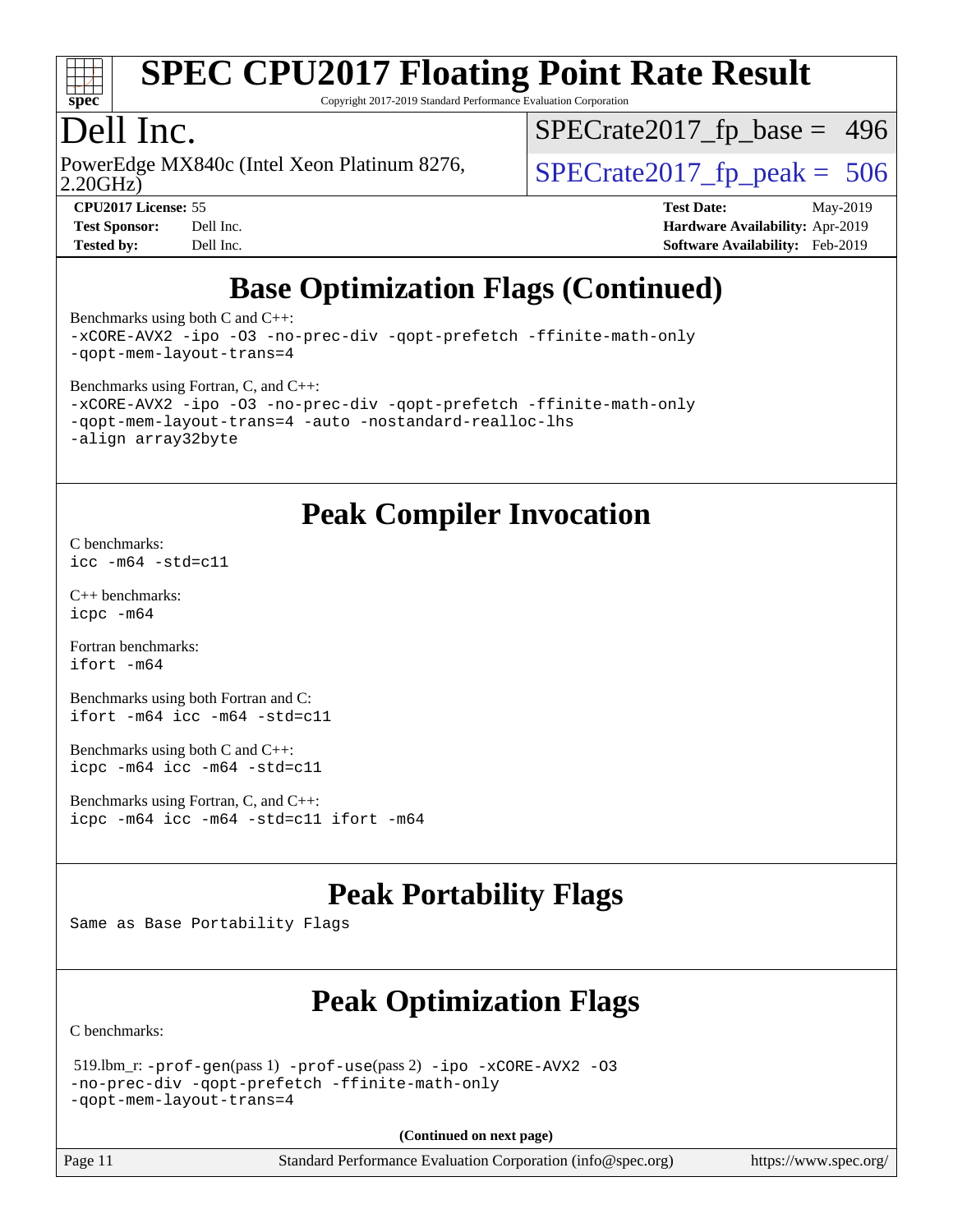

Copyright 2017-2019 Standard Performance Evaluation Corporation

### Dell Inc.

2.20GHz) PowerEdge MX840c (Intel Xeon Platinum 8276,  $\vert$  [SPECrate2017\\_fp\\_peak =](http://www.spec.org/auto/cpu2017/Docs/result-fields.html#SPECrate2017fppeak) 506

[SPECrate2017\\_fp\\_base =](http://www.spec.org/auto/cpu2017/Docs/result-fields.html#SPECrate2017fpbase) 496

**[CPU2017 License:](http://www.spec.org/auto/cpu2017/Docs/result-fields.html#CPU2017License)** 55 **[Test Date:](http://www.spec.org/auto/cpu2017/Docs/result-fields.html#TestDate)** May-2019 **[Test Sponsor:](http://www.spec.org/auto/cpu2017/Docs/result-fields.html#TestSponsor)** Dell Inc. **[Hardware Availability:](http://www.spec.org/auto/cpu2017/Docs/result-fields.html#HardwareAvailability)** Apr-2019 **[Tested by:](http://www.spec.org/auto/cpu2017/Docs/result-fields.html#Testedby)** Dell Inc. **[Software Availability:](http://www.spec.org/auto/cpu2017/Docs/result-fields.html#SoftwareAvailability)** Feb-2019

### **[Peak Optimization Flags \(Continued\)](http://www.spec.org/auto/cpu2017/Docs/result-fields.html#PeakOptimizationFlags)**

 538.imagick\_r: [-xCORE-AVX2](http://www.spec.org/cpu2017/results/res2019q3/cpu2017-20190624-15461.flags.html#user_peakCOPTIMIZE538_imagick_r_f-xCORE-AVX2) [-ipo](http://www.spec.org/cpu2017/results/res2019q3/cpu2017-20190624-15461.flags.html#user_peakCOPTIMIZE538_imagick_r_f-ipo) [-O3](http://www.spec.org/cpu2017/results/res2019q3/cpu2017-20190624-15461.flags.html#user_peakCOPTIMIZE538_imagick_r_f-O3) [-no-prec-div](http://www.spec.org/cpu2017/results/res2019q3/cpu2017-20190624-15461.flags.html#user_peakCOPTIMIZE538_imagick_r_f-no-prec-div) [-qopt-prefetch](http://www.spec.org/cpu2017/results/res2019q3/cpu2017-20190624-15461.flags.html#user_peakCOPTIMIZE538_imagick_r_f-qopt-prefetch) [-ffinite-math-only](http://www.spec.org/cpu2017/results/res2019q3/cpu2017-20190624-15461.flags.html#user_peakCOPTIMIZE538_imagick_r_f_finite_math_only_cb91587bd2077682c4b38af759c288ed7c732db004271a9512da14a4f8007909a5f1427ecbf1a0fb78ff2a814402c6114ac565ca162485bbcae155b5e4258871) [-qopt-mem-layout-trans=4](http://www.spec.org/cpu2017/results/res2019q3/cpu2017-20190624-15461.flags.html#user_peakCOPTIMIZE538_imagick_r_f-qopt-mem-layout-trans_fa39e755916c150a61361b7846f310bcdf6f04e385ef281cadf3647acec3f0ae266d1a1d22d972a7087a248fd4e6ca390a3634700869573d231a252c784941a8)

544.nab\_r: Same as 538.imagick\_r

[C++ benchmarks:](http://www.spec.org/auto/cpu2017/Docs/result-fields.html#CXXbenchmarks)

 508.namd\_r: [-prof-gen](http://www.spec.org/cpu2017/results/res2019q3/cpu2017-20190624-15461.flags.html#user_peakPASS1_CXXFLAGSPASS1_LDFLAGS508_namd_r_prof_gen_5aa4926d6013ddb2a31985c654b3eb18169fc0c6952a63635c234f711e6e63dd76e94ad52365559451ec499a2cdb89e4dc58ba4c67ef54ca681ffbe1461d6b36)(pass 1) [-prof-use](http://www.spec.org/cpu2017/results/res2019q3/cpu2017-20190624-15461.flags.html#user_peakPASS2_CXXFLAGSPASS2_LDFLAGS508_namd_r_prof_use_1a21ceae95f36a2b53c25747139a6c16ca95bd9def2a207b4f0849963b97e94f5260e30a0c64f4bb623698870e679ca08317ef8150905d41bd88c6f78df73f19)(pass 2) [-ipo](http://www.spec.org/cpu2017/results/res2019q3/cpu2017-20190624-15461.flags.html#user_peakPASS1_CXXOPTIMIZEPASS2_CXXOPTIMIZE508_namd_r_f-ipo) [-xCORE-AVX2](http://www.spec.org/cpu2017/results/res2019q3/cpu2017-20190624-15461.flags.html#user_peakPASS2_CXXOPTIMIZE508_namd_r_f-xCORE-AVX2) [-O3](http://www.spec.org/cpu2017/results/res2019q3/cpu2017-20190624-15461.flags.html#user_peakPASS1_CXXOPTIMIZEPASS2_CXXOPTIMIZE508_namd_r_f-O3) [-no-prec-div](http://www.spec.org/cpu2017/results/res2019q3/cpu2017-20190624-15461.flags.html#user_peakPASS1_CXXOPTIMIZEPASS2_CXXOPTIMIZE508_namd_r_f-no-prec-div) [-qopt-prefetch](http://www.spec.org/cpu2017/results/res2019q3/cpu2017-20190624-15461.flags.html#user_peakPASS1_CXXOPTIMIZEPASS2_CXXOPTIMIZE508_namd_r_f-qopt-prefetch) [-ffinite-math-only](http://www.spec.org/cpu2017/results/res2019q3/cpu2017-20190624-15461.flags.html#user_peakPASS1_CXXOPTIMIZEPASS2_CXXOPTIMIZE508_namd_r_f_finite_math_only_cb91587bd2077682c4b38af759c288ed7c732db004271a9512da14a4f8007909a5f1427ecbf1a0fb78ff2a814402c6114ac565ca162485bbcae155b5e4258871) [-qopt-mem-layout-trans=4](http://www.spec.org/cpu2017/results/res2019q3/cpu2017-20190624-15461.flags.html#user_peakPASS1_CXXOPTIMIZEPASS2_CXXOPTIMIZE508_namd_r_f-qopt-mem-layout-trans_fa39e755916c150a61361b7846f310bcdf6f04e385ef281cadf3647acec3f0ae266d1a1d22d972a7087a248fd4e6ca390a3634700869573d231a252c784941a8)

 510.parest\_r: [-xCORE-AVX2](http://www.spec.org/cpu2017/results/res2019q3/cpu2017-20190624-15461.flags.html#user_peakCXXOPTIMIZE510_parest_r_f-xCORE-AVX2) [-ipo](http://www.spec.org/cpu2017/results/res2019q3/cpu2017-20190624-15461.flags.html#user_peakCXXOPTIMIZE510_parest_r_f-ipo) [-O3](http://www.spec.org/cpu2017/results/res2019q3/cpu2017-20190624-15461.flags.html#user_peakCXXOPTIMIZE510_parest_r_f-O3) [-no-prec-div](http://www.spec.org/cpu2017/results/res2019q3/cpu2017-20190624-15461.flags.html#user_peakCXXOPTIMIZE510_parest_r_f-no-prec-div) [-qopt-prefetch](http://www.spec.org/cpu2017/results/res2019q3/cpu2017-20190624-15461.flags.html#user_peakCXXOPTIMIZE510_parest_r_f-qopt-prefetch) [-ffinite-math-only](http://www.spec.org/cpu2017/results/res2019q3/cpu2017-20190624-15461.flags.html#user_peakCXXOPTIMIZE510_parest_r_f_finite_math_only_cb91587bd2077682c4b38af759c288ed7c732db004271a9512da14a4f8007909a5f1427ecbf1a0fb78ff2a814402c6114ac565ca162485bbcae155b5e4258871) [-qopt-mem-layout-trans=4](http://www.spec.org/cpu2017/results/res2019q3/cpu2017-20190624-15461.flags.html#user_peakCXXOPTIMIZE510_parest_r_f-qopt-mem-layout-trans_fa39e755916c150a61361b7846f310bcdf6f04e385ef281cadf3647acec3f0ae266d1a1d22d972a7087a248fd4e6ca390a3634700869573d231a252c784941a8)

[Fortran benchmarks](http://www.spec.org/auto/cpu2017/Docs/result-fields.html#Fortranbenchmarks):

```
 503.bwaves_r: -xCORE-AVX2 -ipo -O3 -no-prec-div -qopt-prefetch
-ffinite-math-only -qopt-mem-layout-trans=4 -auto
-nostandard-realloc-lhs -align array32byte
```
549.fotonik3d\_r: Same as 503.bwaves\_r

 554.roms\_r: [-prof-gen](http://www.spec.org/cpu2017/results/res2019q3/cpu2017-20190624-15461.flags.html#user_peakPASS1_FFLAGSPASS1_LDFLAGS554_roms_r_prof_gen_5aa4926d6013ddb2a31985c654b3eb18169fc0c6952a63635c234f711e6e63dd76e94ad52365559451ec499a2cdb89e4dc58ba4c67ef54ca681ffbe1461d6b36)(pass 1) [-prof-use](http://www.spec.org/cpu2017/results/res2019q3/cpu2017-20190624-15461.flags.html#user_peakPASS2_FFLAGSPASS2_LDFLAGS554_roms_r_prof_use_1a21ceae95f36a2b53c25747139a6c16ca95bd9def2a207b4f0849963b97e94f5260e30a0c64f4bb623698870e679ca08317ef8150905d41bd88c6f78df73f19)(pass 2) [-ipo](http://www.spec.org/cpu2017/results/res2019q3/cpu2017-20190624-15461.flags.html#user_peakPASS1_FOPTIMIZEPASS2_FOPTIMIZE554_roms_r_f-ipo) [-xCORE-AVX2](http://www.spec.org/cpu2017/results/res2019q3/cpu2017-20190624-15461.flags.html#user_peakPASS2_FOPTIMIZE554_roms_r_f-xCORE-AVX2) [-O3](http://www.spec.org/cpu2017/results/res2019q3/cpu2017-20190624-15461.flags.html#user_peakPASS1_FOPTIMIZEPASS2_FOPTIMIZE554_roms_r_f-O3) [-no-prec-div](http://www.spec.org/cpu2017/results/res2019q3/cpu2017-20190624-15461.flags.html#user_peakPASS1_FOPTIMIZEPASS2_FOPTIMIZE554_roms_r_f-no-prec-div) [-qopt-prefetch](http://www.spec.org/cpu2017/results/res2019q3/cpu2017-20190624-15461.flags.html#user_peakPASS1_FOPTIMIZEPASS2_FOPTIMIZE554_roms_r_f-qopt-prefetch) [-ffinite-math-only](http://www.spec.org/cpu2017/results/res2019q3/cpu2017-20190624-15461.flags.html#user_peakPASS1_FOPTIMIZEPASS2_FOPTIMIZE554_roms_r_f_finite_math_only_cb91587bd2077682c4b38af759c288ed7c732db004271a9512da14a4f8007909a5f1427ecbf1a0fb78ff2a814402c6114ac565ca162485bbcae155b5e4258871) [-qopt-mem-layout-trans=4](http://www.spec.org/cpu2017/results/res2019q3/cpu2017-20190624-15461.flags.html#user_peakPASS1_FOPTIMIZEPASS2_FOPTIMIZE554_roms_r_f-qopt-mem-layout-trans_fa39e755916c150a61361b7846f310bcdf6f04e385ef281cadf3647acec3f0ae266d1a1d22d972a7087a248fd4e6ca390a3634700869573d231a252c784941a8) [-auto](http://www.spec.org/cpu2017/results/res2019q3/cpu2017-20190624-15461.flags.html#user_peakPASS2_FOPTIMIZE554_roms_r_f-auto) [-nostandard-realloc-lhs](http://www.spec.org/cpu2017/results/res2019q3/cpu2017-20190624-15461.flags.html#user_peakEXTRA_FOPTIMIZE554_roms_r_f_2003_std_realloc_82b4557e90729c0f113870c07e44d33d6f5a304b4f63d4c15d2d0f1fab99f5daaed73bdb9275d9ae411527f28b936061aa8b9c8f2d63842963b95c9dd6426b8a) [-align array32byte](http://www.spec.org/cpu2017/results/res2019q3/cpu2017-20190624-15461.flags.html#user_peakEXTRA_FOPTIMIZE554_roms_r_align_array32byte_b982fe038af199962ba9a80c053b8342c548c85b40b8e86eb3cc33dee0d7986a4af373ac2d51c3f7cf710a18d62fdce2948f201cd044323541f22fc0fffc51b6)

[Benchmarks using both Fortran and C](http://www.spec.org/auto/cpu2017/Docs/result-fields.html#BenchmarksusingbothFortranandC): [-prof-gen](http://www.spec.org/cpu2017/results/res2019q3/cpu2017-20190624-15461.flags.html#user_CC_FCpeak_prof_gen_5aa4926d6013ddb2a31985c654b3eb18169fc0c6952a63635c234f711e6e63dd76e94ad52365559451ec499a2cdb89e4dc58ba4c67ef54ca681ffbe1461d6b36)(pass 1) [-prof-use](http://www.spec.org/cpu2017/results/res2019q3/cpu2017-20190624-15461.flags.html#user_CC_FCpeak_prof_use_1a21ceae95f36a2b53c25747139a6c16ca95bd9def2a207b4f0849963b97e94f5260e30a0c64f4bb623698870e679ca08317ef8150905d41bd88c6f78df73f19)(pass 2) [-ipo](http://www.spec.org/cpu2017/results/res2019q3/cpu2017-20190624-15461.flags.html#user_CC_FCpeak_f-ipo) [-xCORE-AVX2](http://www.spec.org/cpu2017/results/res2019q3/cpu2017-20190624-15461.flags.html#user_CC_FCpeak_f-xCORE-AVX2) [-O3](http://www.spec.org/cpu2017/results/res2019q3/cpu2017-20190624-15461.flags.html#user_CC_FCpeak_f-O3) [-no-prec-div](http://www.spec.org/cpu2017/results/res2019q3/cpu2017-20190624-15461.flags.html#user_CC_FCpeak_f-no-prec-div) [-qopt-prefetch](http://www.spec.org/cpu2017/results/res2019q3/cpu2017-20190624-15461.flags.html#user_CC_FCpeak_f-qopt-prefetch) [-ffinite-math-only](http://www.spec.org/cpu2017/results/res2019q3/cpu2017-20190624-15461.flags.html#user_CC_FCpeak_f_finite_math_only_cb91587bd2077682c4b38af759c288ed7c732db004271a9512da14a4f8007909a5f1427ecbf1a0fb78ff2a814402c6114ac565ca162485bbcae155b5e4258871) [-qopt-mem-layout-trans=4](http://www.spec.org/cpu2017/results/res2019q3/cpu2017-20190624-15461.flags.html#user_CC_FCpeak_f-qopt-mem-layout-trans_fa39e755916c150a61361b7846f310bcdf6f04e385ef281cadf3647acec3f0ae266d1a1d22d972a7087a248fd4e6ca390a3634700869573d231a252c784941a8) [-auto](http://www.spec.org/cpu2017/results/res2019q3/cpu2017-20190624-15461.flags.html#user_CC_FCpeak_f-auto) [-nostandard-realloc-lhs](http://www.spec.org/cpu2017/results/res2019q3/cpu2017-20190624-15461.flags.html#user_CC_FCpeak_f_2003_std_realloc_82b4557e90729c0f113870c07e44d33d6f5a304b4f63d4c15d2d0f1fab99f5daaed73bdb9275d9ae411527f28b936061aa8b9c8f2d63842963b95c9dd6426b8a) [-align array32byte](http://www.spec.org/cpu2017/results/res2019q3/cpu2017-20190624-15461.flags.html#user_CC_FCpeak_align_array32byte_b982fe038af199962ba9a80c053b8342c548c85b40b8e86eb3cc33dee0d7986a4af373ac2d51c3f7cf710a18d62fdce2948f201cd044323541f22fc0fffc51b6)

[Benchmarks using both C and C++](http://www.spec.org/auto/cpu2017/Docs/result-fields.html#BenchmarksusingbothCandCXX):

 511.povray\_r: [-prof-gen](http://www.spec.org/cpu2017/results/res2019q3/cpu2017-20190624-15461.flags.html#user_peakPASS1_CFLAGSPASS1_CXXFLAGSPASS1_LDFLAGS511_povray_r_prof_gen_5aa4926d6013ddb2a31985c654b3eb18169fc0c6952a63635c234f711e6e63dd76e94ad52365559451ec499a2cdb89e4dc58ba4c67ef54ca681ffbe1461d6b36)(pass 1) [-prof-use](http://www.spec.org/cpu2017/results/res2019q3/cpu2017-20190624-15461.flags.html#user_peakPASS2_CFLAGSPASS2_CXXFLAGSPASS2_LDFLAGS511_povray_r_prof_use_1a21ceae95f36a2b53c25747139a6c16ca95bd9def2a207b4f0849963b97e94f5260e30a0c64f4bb623698870e679ca08317ef8150905d41bd88c6f78df73f19)(pass 2) [-ipo](http://www.spec.org/cpu2017/results/res2019q3/cpu2017-20190624-15461.flags.html#user_peakPASS1_COPTIMIZEPASS1_CXXOPTIMIZEPASS2_COPTIMIZEPASS2_CXXOPTIMIZE511_povray_r_f-ipo) [-xCORE-AVX2](http://www.spec.org/cpu2017/results/res2019q3/cpu2017-20190624-15461.flags.html#user_peakPASS2_COPTIMIZEPASS2_CXXOPTIMIZE511_povray_r_f-xCORE-AVX2) [-O3](http://www.spec.org/cpu2017/results/res2019q3/cpu2017-20190624-15461.flags.html#user_peakPASS1_COPTIMIZEPASS1_CXXOPTIMIZEPASS2_COPTIMIZEPASS2_CXXOPTIMIZE511_povray_r_f-O3) [-no-prec-div](http://www.spec.org/cpu2017/results/res2019q3/cpu2017-20190624-15461.flags.html#user_peakPASS1_COPTIMIZEPASS1_CXXOPTIMIZEPASS2_COPTIMIZEPASS2_CXXOPTIMIZE511_povray_r_f-no-prec-div) [-qopt-prefetch](http://www.spec.org/cpu2017/results/res2019q3/cpu2017-20190624-15461.flags.html#user_peakPASS1_COPTIMIZEPASS1_CXXOPTIMIZEPASS2_COPTIMIZEPASS2_CXXOPTIMIZE511_povray_r_f-qopt-prefetch) [-ffinite-math-only](http://www.spec.org/cpu2017/results/res2019q3/cpu2017-20190624-15461.flags.html#user_peakPASS1_COPTIMIZEPASS1_CXXOPTIMIZEPASS2_COPTIMIZEPASS2_CXXOPTIMIZE511_povray_r_f_finite_math_only_cb91587bd2077682c4b38af759c288ed7c732db004271a9512da14a4f8007909a5f1427ecbf1a0fb78ff2a814402c6114ac565ca162485bbcae155b5e4258871) [-qopt-mem-layout-trans=4](http://www.spec.org/cpu2017/results/res2019q3/cpu2017-20190624-15461.flags.html#user_peakPASS1_COPTIMIZEPASS1_CXXOPTIMIZEPASS2_COPTIMIZEPASS2_CXXOPTIMIZE511_povray_r_f-qopt-mem-layout-trans_fa39e755916c150a61361b7846f310bcdf6f04e385ef281cadf3647acec3f0ae266d1a1d22d972a7087a248fd4e6ca390a3634700869573d231a252c784941a8)

 526.blender\_r: [-xCORE-AVX2](http://www.spec.org/cpu2017/results/res2019q3/cpu2017-20190624-15461.flags.html#user_peakCOPTIMIZECXXOPTIMIZE526_blender_r_f-xCORE-AVX2) [-ipo](http://www.spec.org/cpu2017/results/res2019q3/cpu2017-20190624-15461.flags.html#user_peakCOPTIMIZECXXOPTIMIZE526_blender_r_f-ipo) [-O3](http://www.spec.org/cpu2017/results/res2019q3/cpu2017-20190624-15461.flags.html#user_peakCOPTIMIZECXXOPTIMIZE526_blender_r_f-O3) [-no-prec-div](http://www.spec.org/cpu2017/results/res2019q3/cpu2017-20190624-15461.flags.html#user_peakCOPTIMIZECXXOPTIMIZE526_blender_r_f-no-prec-div) [-qopt-prefetch](http://www.spec.org/cpu2017/results/res2019q3/cpu2017-20190624-15461.flags.html#user_peakCOPTIMIZECXXOPTIMIZE526_blender_r_f-qopt-prefetch) [-ffinite-math-only](http://www.spec.org/cpu2017/results/res2019q3/cpu2017-20190624-15461.flags.html#user_peakCOPTIMIZECXXOPTIMIZE526_blender_r_f_finite_math_only_cb91587bd2077682c4b38af759c288ed7c732db004271a9512da14a4f8007909a5f1427ecbf1a0fb78ff2a814402c6114ac565ca162485bbcae155b5e4258871) [-qopt-mem-layout-trans=4](http://www.spec.org/cpu2017/results/res2019q3/cpu2017-20190624-15461.flags.html#user_peakCOPTIMIZECXXOPTIMIZE526_blender_r_f-qopt-mem-layout-trans_fa39e755916c150a61361b7846f310bcdf6f04e385ef281cadf3647acec3f0ae266d1a1d22d972a7087a248fd4e6ca390a3634700869573d231a252c784941a8)

[Benchmarks using Fortran, C, and C++:](http://www.spec.org/auto/cpu2017/Docs/result-fields.html#BenchmarksusingFortranCandCXX) [-xCORE-AVX2](http://www.spec.org/cpu2017/results/res2019q3/cpu2017-20190624-15461.flags.html#user_CC_CXX_FCpeak_f-xCORE-AVX2) [-ipo](http://www.spec.org/cpu2017/results/res2019q3/cpu2017-20190624-15461.flags.html#user_CC_CXX_FCpeak_f-ipo) [-O3](http://www.spec.org/cpu2017/results/res2019q3/cpu2017-20190624-15461.flags.html#user_CC_CXX_FCpeak_f-O3) [-no-prec-div](http://www.spec.org/cpu2017/results/res2019q3/cpu2017-20190624-15461.flags.html#user_CC_CXX_FCpeak_f-no-prec-div) [-qopt-prefetch](http://www.spec.org/cpu2017/results/res2019q3/cpu2017-20190624-15461.flags.html#user_CC_CXX_FCpeak_f-qopt-prefetch) [-ffinite-math-only](http://www.spec.org/cpu2017/results/res2019q3/cpu2017-20190624-15461.flags.html#user_CC_CXX_FCpeak_f_finite_math_only_cb91587bd2077682c4b38af759c288ed7c732db004271a9512da14a4f8007909a5f1427ecbf1a0fb78ff2a814402c6114ac565ca162485bbcae155b5e4258871)

**(Continued on next page)**